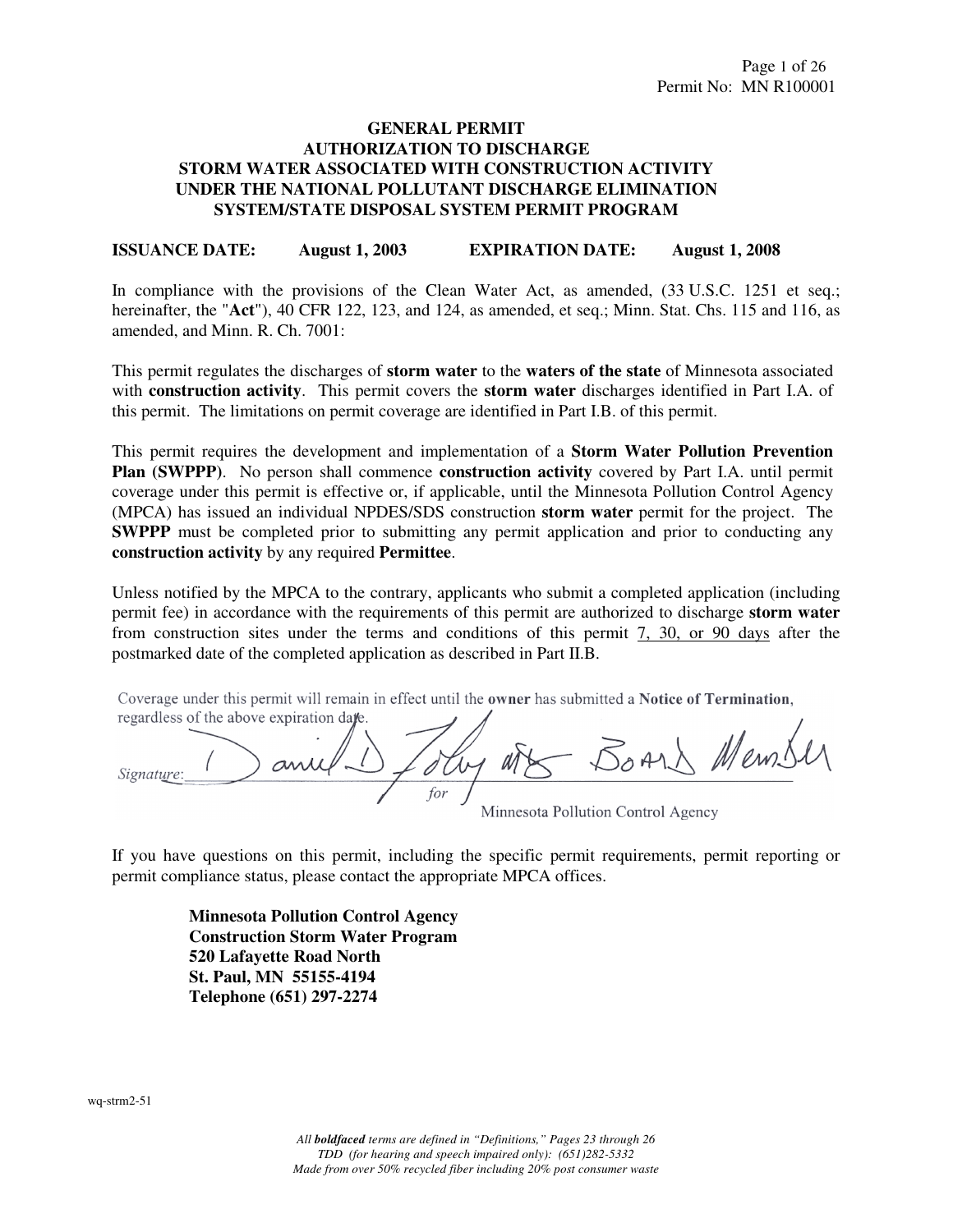# **Table of Contents**

|     |                 | Page |  |  |  |
|-----|-----------------|------|--|--|--|
| I.  |                 |      |  |  |  |
|     | A.              |      |  |  |  |
|     | <b>B.</b>       |      |  |  |  |
| II. |                 |      |  |  |  |
|     | А.              |      |  |  |  |
|     | <b>B.</b>       |      |  |  |  |
|     | C.              |      |  |  |  |
| Ш.  |                 |      |  |  |  |
|     | A.              |      |  |  |  |
|     | <b>B.</b>       |      |  |  |  |
|     | C.              |      |  |  |  |
|     | D.              |      |  |  |  |
| IV. |                 |      |  |  |  |
|     | A <sub>1</sub>  |      |  |  |  |
|     | <b>B.</b>       |      |  |  |  |
|     | $\mathcal{C}$ . |      |  |  |  |
|     | D.              |      |  |  |  |
|     | Ε.              |      |  |  |  |
|     | F.              |      |  |  |  |
|     | G.              |      |  |  |  |
| V.  |                 |      |  |  |  |
|     | А.              |      |  |  |  |
|     | <b>B.</b>       |      |  |  |  |
|     | $\mathcal{C}$ . |      |  |  |  |
|     | D.              |      |  |  |  |
|     | Ε.              |      |  |  |  |
|     | F.              |      |  |  |  |
|     | G.              |      |  |  |  |
|     | H.              |      |  |  |  |
|     |                 |      |  |  |  |
|     |                 |      |  |  |  |
|     |                 |      |  |  |  |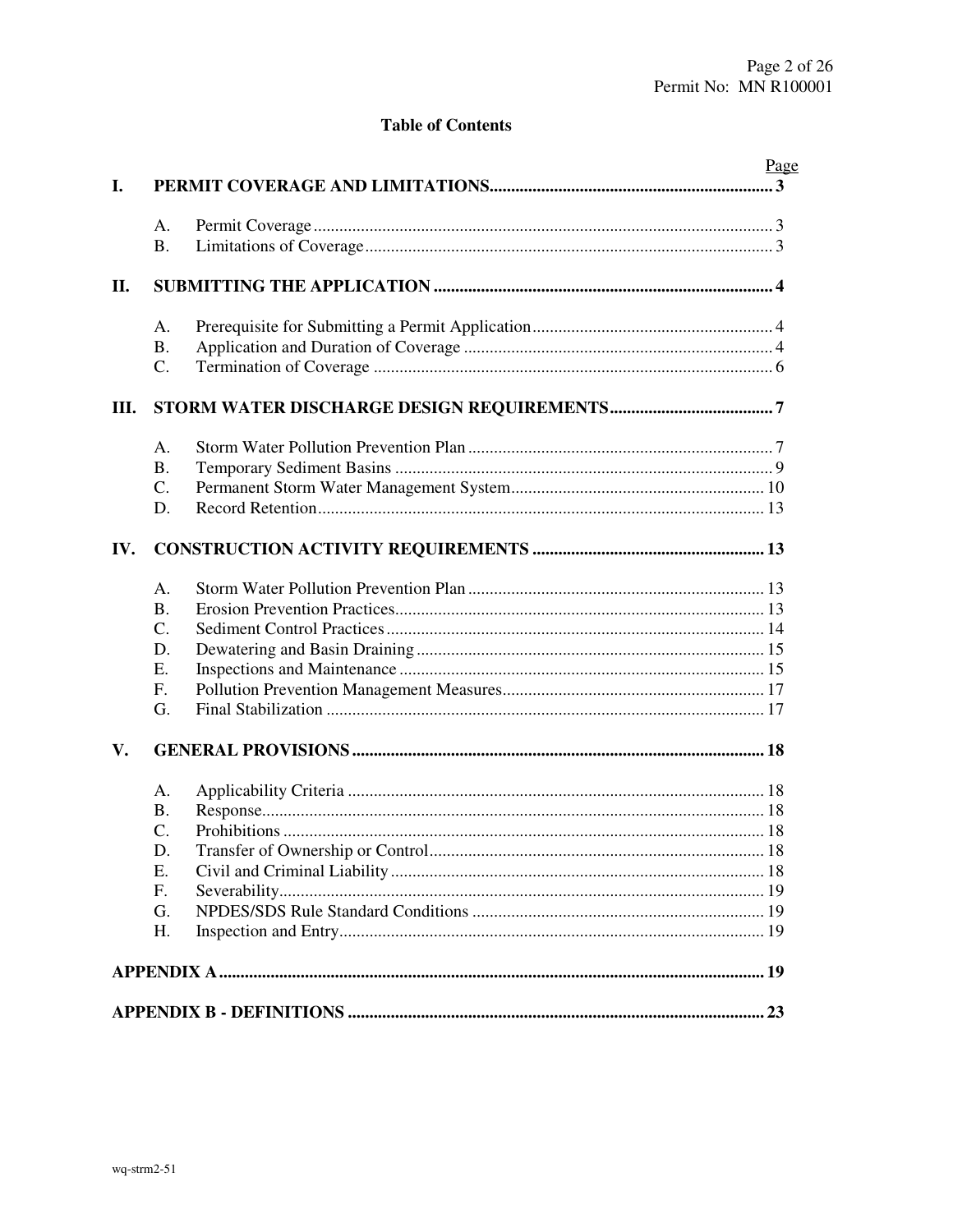# **PART I. PERMIT COVERAGE AND LIMITATIONS**

# A. PERMIT COVERAGE

- 1. This permit is required for **storm water** discharges associated with **construction activity** and with **small construction activity** as defined in 40 C.F.R. part  $122.26(b)(14)(x)$  and (b)(15), respectively.
- 2. This permit authorizes, subject to the terms and conditions of this permit, the discharge of **storm water** associated with **construction activity** and **small construction activity.**

 **Construction activity** includes clearing, grading and excavation, that disturbs land of equal to or greater than five (5) acres and includes the disturbance of less than five (5) acres of total land area that is a part of a larger **common plan of development or sale** if the larger common plan will ultimately disturb five (5) acres or more.

**Small construction activity** includes clearing, grading and excavation, that disturbs land of equal to or greater than one (1) acre, and includes the disturbance of less than one (1) acre of total land area that is part of a larger **common plan of development or sale** if the larger common plan will ultimately disturb equal to or greater than one and less than five (5) acres. **Small construction activity** does not include routine maintenance that is performed to maintain the original line and grade, hydraulic capacity, or original purpose of the facility.

- 3. This permit covers all areas of the state of Minnesota.
- 4. For Parts I.B through Appendix A of this permit, all reference to **construction activity** includes both **small construction activity** and **construction activity**.

### B. LIMITATIONS OF COVERAGE

This permit does not cover the following activities:

- 1. Discharges or releases that are not **storm water** except those non-**storm water** discharges authorized under Part IV.D.
- 2. The placement of fill into **waters of the state** requiring local, state, or federal authorizations (such as U.S. Army Corps of Engineers Section 404 permits, Department of Natural Resources Public Waters Work Permits or Local Governmental Unit Wetland Conservation Act replacement plans or determinations).
- 3. **Storm water** discharges associated with industrial activity that originate from the site after construction activities have been completed and the site has undergone **final stabilization**. Postconstruction industrial **storm water** discharges may need to be covered by a separate NPDES/SDS permit.
- 4. Non-point source agricultural and silvicultural discharges excluded from **NPDES** permit requirements under 40 CFR part 122.3(e).
- 5. **Discharges** to the waters identified below unless the requirements of Appendix A. are complied with: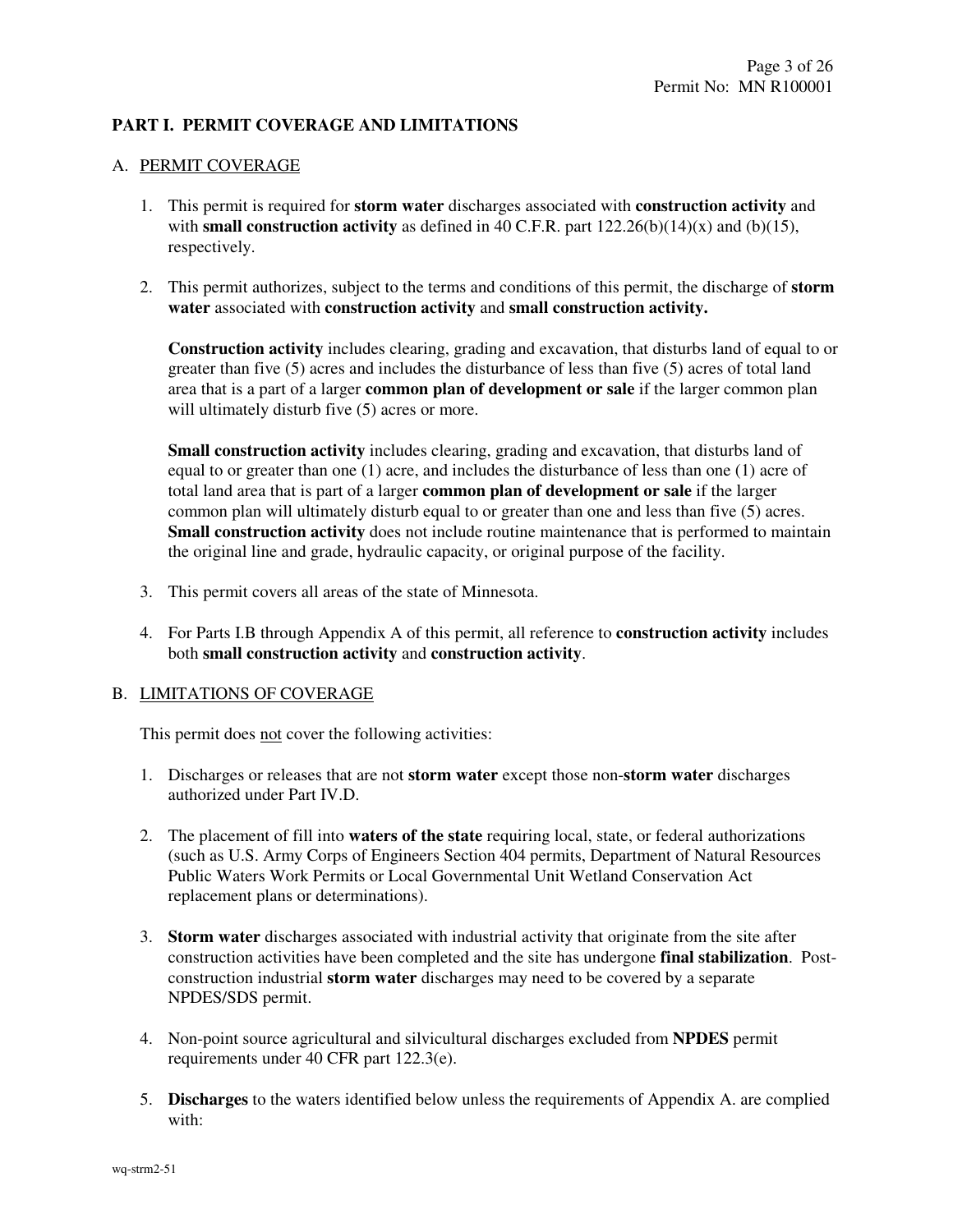- a. Discharges into outstanding resource value waters (ORVWs) as defined in Minn. R. 7050.0180, subp. 3 and 6, except calcareous fens listed in Minn. R. 7050.0180, subp. 6.b.
- b. Discharges into Trout waters as listed in Minn. R. 6264.0050, subp. 2 and 4.
- c. Discharges into **Wetlands** as listed in Minn. R. 7050.0130, item. F.
- d. Discharges from projects that have not met applicable Environmental Review requirements under state or federal laws.
- e. Discharges that adversely impact or contribute to adverse impacts on a listed endangered or threatened species or adversely modify a designated critical habitat.
- f. Discharges which adversely affect properties listed or eligible for listing in the National Register of Historic Places or affecting known or discovered archeological sites.
- 6. Discharges to calcareous fens listed in Minn. R. 7050.0180, subp. 6.b.
- 7. Discharges to waters for which there is a total maximum daily load (TMDL) allocation for sediment and parameters associated with sediment transport are not eligible for coverage under this permit unless the **Permittee(s)** develop and certify a **SWPPP** that is consistent with the assumptions, allocations and requirements in the approved TMDL. To be eligible for coverage under this general permit, **Permittee(s)** must incorporate into their **SWPPP** any conditions applicable to their discharges necessary for consistency with the assumptions, allocations and requirements of the TMDL within any timeframes established in the TMDL. The **SWPPP** must include the provisions in Part III.A.7. If a specific numeric wasteload allocation has been established that would apply to the project's discharges, the **Permittee(s)** must incorporate that allocation into its **SWPPP** and implement necessary steps to meet that allocation.

# **PART II. SUBMITTING THE APPLICATION**

### A. PREREQUISITE FOR SUBMITTING A PERMIT APPLICATION

The **owner** must develop a **Storm Water Pollution Prevention Plan (SWPPP)** in accordance with Part III (Storm Water Discharge Design Requirements) of this permit. The plans are not to be submitted to the MPCA (unless the project size is 50 acres or more and will discharge to certain waters as described in Part II.B.1.b.) but are to be retained by the **owner** in accordance with Part III.D (Record Retention). The applicants' failure to complete the **SWPPP** prior to submitting the application will result in the application being returned and the **storm water** discharges associated with **construction activity** will not be authorized by this permit.

# B. APPLICATION AND DURATION OF COVERAGE

- 1. Application Required.
	- a. The **owner** and **operator** shall submit a completed application form (or a photocopy thereof) with the appropriate fee for project size (see application form) to the MPCA for each project which disturbs one (1) or more acres of land. The **owner** and **operator** of a **common plan**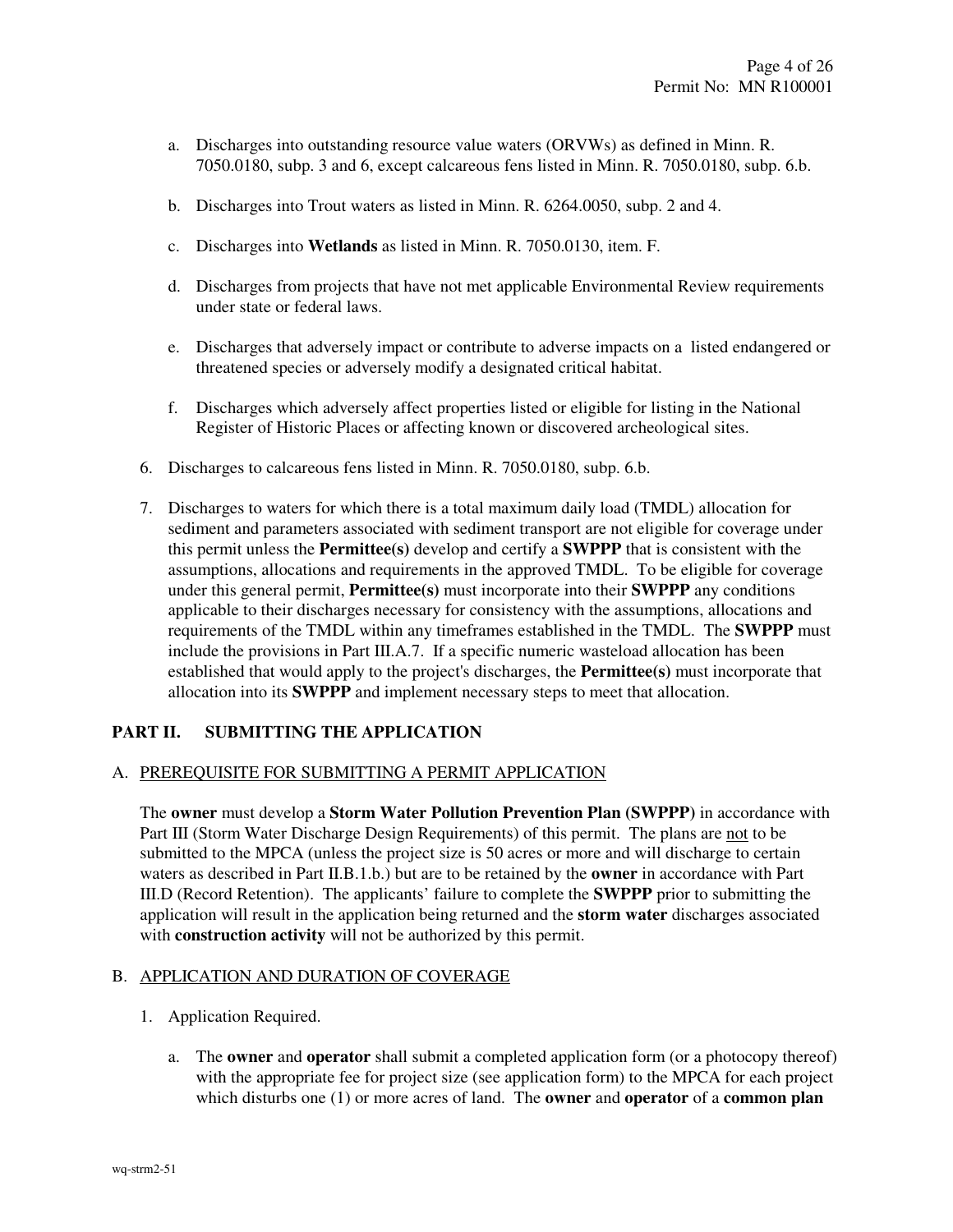**of development or sale** that will ultimately disturb one (1) or more acres must submit a completed application to the MPCA.

- b. For certain projects or **common plans of development or sale** disturbing 50 acres or more, the application must be submitted at least 30 days before the start of construction activity. This requirement pertains to projects that have a discharge point on the project that is within 2000 feet of, and flows to, a special water listed in Appendix A, Part B. or waters listed as impaired under section 303(d) of the federal Clean Water Act (see MPCA's web site). Applicants must submit a completed application form and **Storm Water Pollution Prevention Plan** including all calculations for the Permanent Storm Water Management System (see Part III. $A - C$ ).
- 2. The **Owner** and **Operator** are **Permittee(s)**. The **owner** who signs the application is a **Permittee** and is responsible for compliance with all terms and conditions of this permit. The **operator** (usually the **general contractor**) who signs the application is a **Permittee** for Parts II.B., Part II.C. and Part IV. of this permit and is jointly responsible with the **owner** for compliance with those portions of the permit.
- 3. Permit Coverage. The commencement of any **construction activity** (e.g., land disturbing activities) covered under Part I.A. of this permit is prohibited until permit coverage under this permit is effective or, if applicable, until the MPCA has issued an individual NPDES/SDS construction **storm water** permit for the project.
	- a. Except as provided in subp. 3.b. and 3.c. below, permit coverage will become effective seven (7) days after the postmarked date of the completed application form.
	- b. For projects disturbing 50 acres or more, that have a discharge point on the project that is within 2000 feet of, and flows to, a special water listed in Appendix A, Part B. or waters listed as impaired under section 303(d) of the federal Clean Water Act, the applicants must submit a completed application and **SWPPP** to the MPCA at least thirty (30) days prior to the commencement of construction activities. MPCA staff will review the **SWPPP** submitted with the completed application and unless the **Permittee** is notified in writing that the **SWPPP** does not meet the general permit requirements, permit coverage will become effective 30 days after the postmarked date or MPCA date-stamp (whichever is first) of the completed application.
	- c. For proposals to use Alternative Method(s) for the Permanent Storm Water Management System under Part III.C.5, the applicants must submit a completed application and **SWPPP**, including the Alternative Method documentation under Part III.C.5, to MPCA for review and approval at least 90 days prior to the proposed starting date of **construction activity**.
		- i. The MPCA will notify the applicant within the 90-day period, in writing, whether the alternative method is approved or not approved and, if applicable, the basis for denial.
		- ii. The applicant may re-submit the alternative method after addressing the MPCA's basis for denial. The MPCA will respond within 30 days.
		- iii. Permit coverage will become effective upon receipt of an alternative treatment method approval letter from MPCA. Any **construction activity** on the project is not covered under this permit until receiving the alternative treatment approval letter.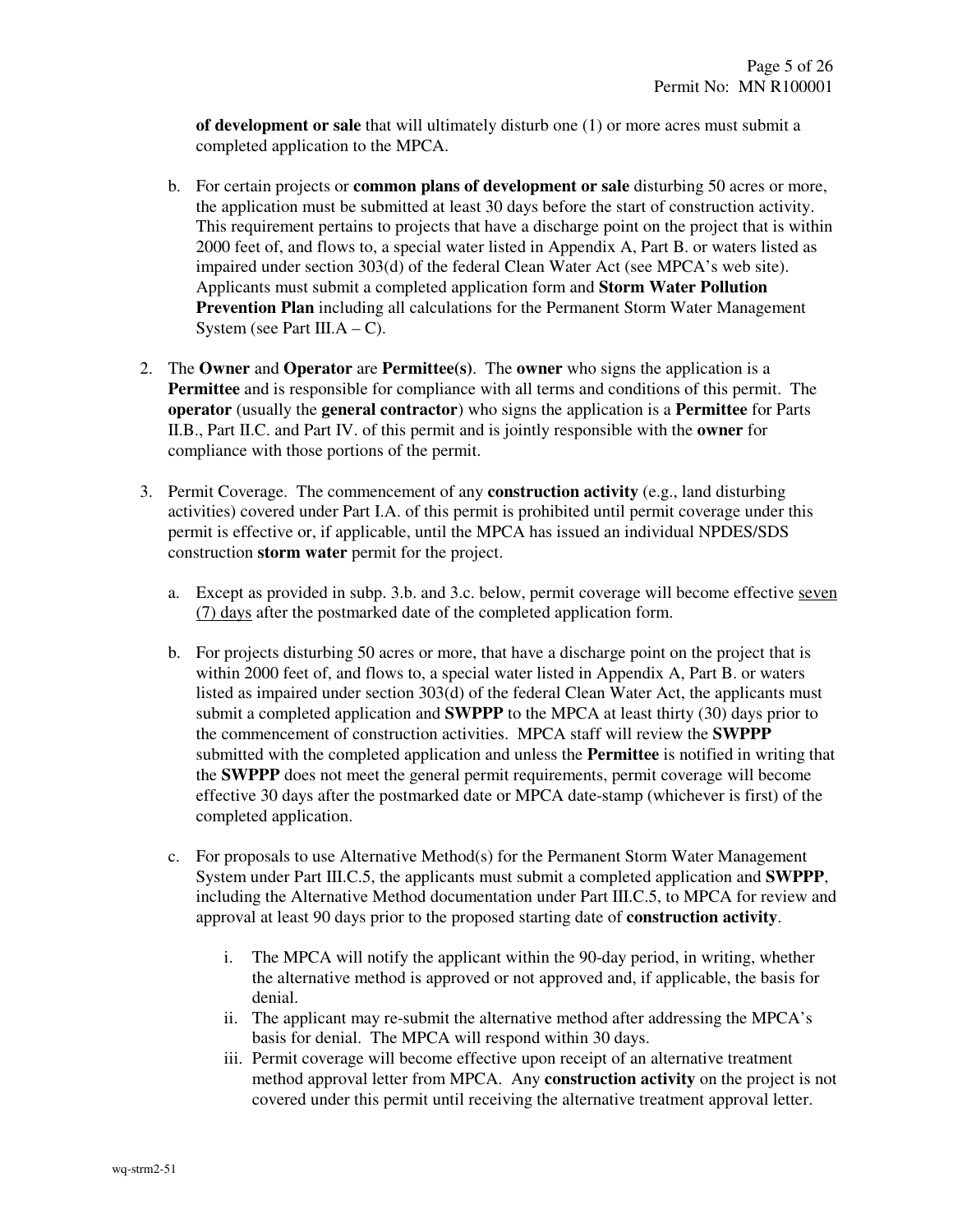- 4. Coverage Letter. For projects under subpart 3.a. of this part, the **Permittee(s)** will receive a permit letter and certificate acknowledging permit coverage, usually within 30 days of the postmarked date of the completed application.
- 5. Change of Coverage. For **storm water** discharges from construction projects where the **owner** or **operator** changes, (e.g., an original developer sells portions of the property to various homebuilders) the new **owner** or **operator** must submit a subdivision registration within 7 days of assuming operational control of the site, commencing work on their portion of the site, or of the legal transfer, sale or closing on the property. For instances where an **owner** or **operator** of an entire project changes after an application has been submitted under Part II, the new **owner** or **operator** must submit an application for permit transfer/modification within 7 days of assuming control of the site or commencing work on-site, or of the legal transfer, sale or closing on the property. Late submittals will not be rejected; however, the MPCA reserves the right to take enforcement for any unpermitted discharges or permit noncompliance for the new registered party that has assumed control of the site. For **storm water** discharges from construction activities where the **owner** or **operator** changes, the new **owner** or **operator** can implement the original **SWPPP** created for the project or develop and implement their own **SWPPP**. **Permittee(s)** shall ensure either directly or through coordination with other **Permittee(s)** that their **SWPPP** meets all terms and conditions of this permit and that their activities do not render another party's **erosion prevention** and **sediment control Best Management Practices (BMPs)**."

# C. TERMINATION OF COVERAGE

- 1. **Permittee(s)** wishing to terminate coverage under this permit must submit a **Notice of Termination** (**NOT**) to the MPCA. Compliance with this permit is required until a **NOT** is submitted. The **Permittee(s)** authorization to discharge under this permit terminates at midnight of the day the **NOT** is signed.
- 2. All **Permittee(s)** must submit a **NOT** within thirty (30) days after one or more of the following conditions have been met:
	- a. **Final stabilization** (see Part IV.G. and definition in Appendix B ) has been achieved on all portions of the site for which the **Permittee** is responsible (including the removal of all temporary measures such as silt fence, and if applicable, returning agricultural land to its preconstruction agricultural use);
	- b. Another **owner**/**operator** (**Permittee**) has assumed control according to Part II.B.5 over all areas of the site that have not been finally **stabilized**; or
	- c. For residential construction only, **temporary erosion protection** and down gradient perimeter control for individual lots has been completed and the residence has been transferred to the homeowner. Additionally, the **Permittee** must distribute the MPCA's "**homeowner factsheet**" to the homeowner to inform the homeowner of the need for, and benefits of, **final stabilization**.
- 3. **Permittee(s)** that use an alternative method for the permanent **storm water** management system as described in Part III.C.5, are prohibited from terminating this permit until final stabilization has been achieved on site and either: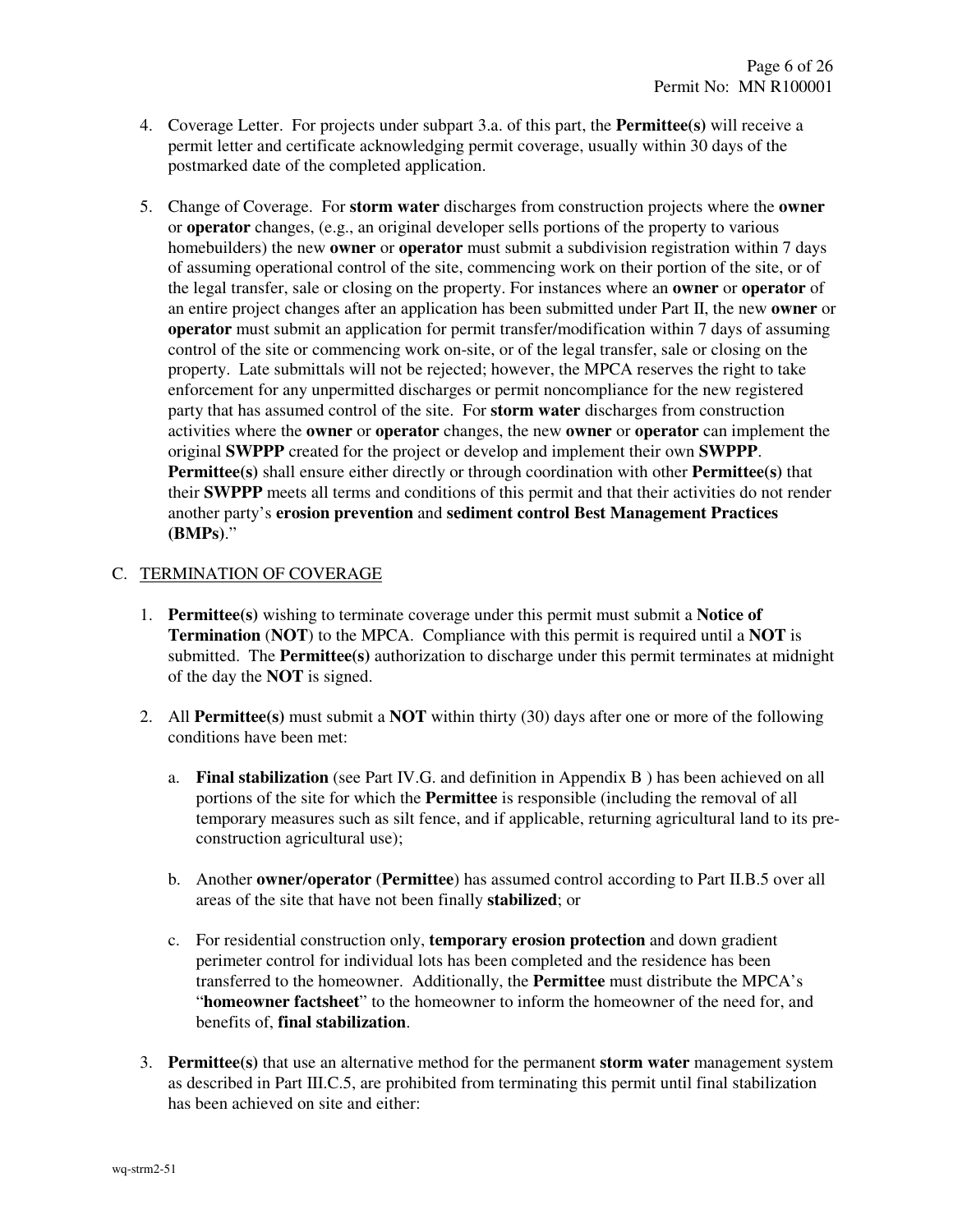- a. The two years of monitoring data has been submitted to the MPCA and the MPCA has determined that the required treatment has been achieved. The Permittee will be notified in writing within 30 days after the monitoring data has been submitted. If the Permittee has not heard from the MPCA within 30 days after submitting the required data, the Permittee can submit a **Notice of Termination**.
- b. The Permittee can submit a **Notice of Termination**, even if the timeframe is less than two years, if the MPCA determines that the alternative method is achieving the required treatment.

During the monitoring and evaluation of the alternative method, the **Permittee** is not responsible for other permit requirements that have been transferred as described in Part II.B.5.

# **PART III. STORM WATER DISCHARGE DESIGN REQUIREMENTS**

# A. STORM WATER POLLUTION PREVENTION PLAN

 The **owner** must develop a **Storm Water Pollution Prevention Plan (SWPPP).** The **SWPPP** shall be completed prior to submitting any permit application and prior to conducting any **construction activity** by any required **Permittee(s)**. The plan must be a combination of narrative, plan sheets and if appropriate standard detail sheets that address the foreseeable conditions, at any stage in the construction or post construction activities. The plan must include a description of the nature of the **construction activity**. The plan must address the potential for discharge of sediment and/or other potential pollutants from the site. For **storm water** discharges from construction activities where the **owner** or **operator** changes, the new **owner** or **operator** can implement the original **SWPPP** created for the project or develop and implement their own **SWPPP**. **Permittee(s)** shall ensure either directly or through coordination with other **Permittee(s)** that their **SWPPP** meets all terms and conditions of this permit and that their activities do not render another party's **erosion prevention** and **sediment control Best Management Practices (BMPs)** ineffective.

- 1. As part of the **SWPPP** the **owner** must identify a person knowledgeable and experienced in the application of **erosion prevention** and **sediment control BMPs** who will oversee the implementation of the **SWPPP**, and the installation, inspection and maintenance of the **erosion prevention** and **sediment control BMPs** before and during construction. The **owner** must identify who will have the responsibility for long term operation and maintenance of the permanent **storm water** management system (see Part III.C.). The **owner** shall develop a chain of responsibility with all **operators** on the site to ensure that the **SWPPP** will be implemented and stay in effect until the construction project is complete, the entire site has undergone **final stabilization**, and a **NOT** has been submitted to the MPCA.
- 2. The **SWPPP** must incorporate the requirements of Part III (Storm Water Discharge Design Requirements), Part IV (Construction Activity Requirements) and Appendix A for the project. A narrative describing the timing for installation of all **erosion prevention** and **sediment control BMPs** required in Part III, Part IV and Appendix A must also be included in the plan.
- 3. The **SWPPP** requirements must be incorporated into the project's final plans and specifications and/or project documentation, as appropriate, and must include:
	- a. Location and type of all temporary and permanent **erosion prevention** and **sediment control BMPs** along with procedures to be used to establish additional temporary **BMPs** as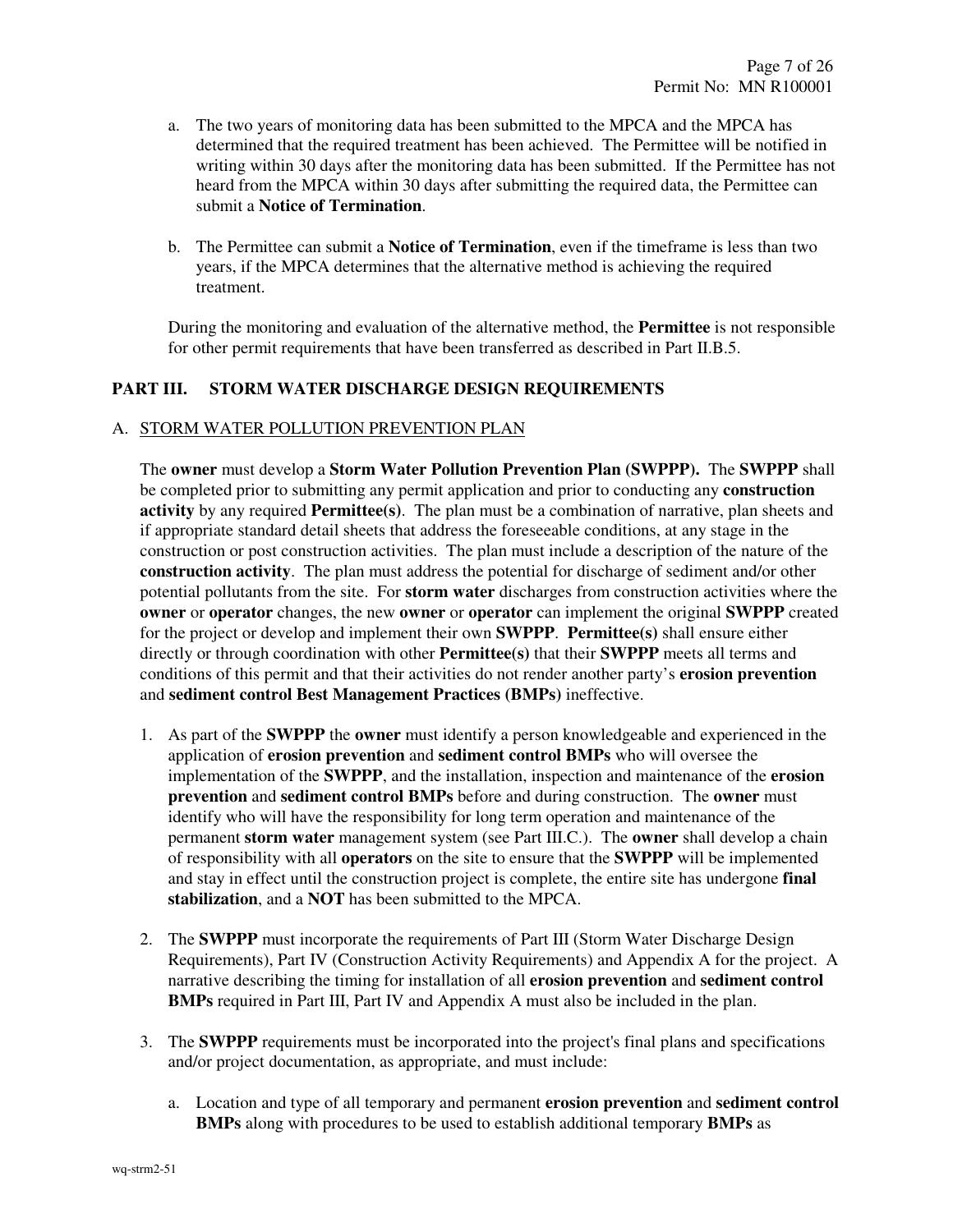necessary for the site conditions during construction. **Standard plates** and/or specifications for the **BMPs** used on the project must be included in the final plans and specifications for the project.

- b. A site map with existing and final grades, including dividing lines and direction of flow for all pre and post-construction **storm water** runoff drainage areas located within the project limits. The site map must also include **impervious surfaces** and soil types.
- c. Locations of areas not to be disturbed.
- d. Location of areas where construction will be phased to minimize duration of exposed soil areas.
- e. All **surface waters** and existing **wetlands**, which can be identified on maps such as United States Geological Survey 7.5 minute quadrangle maps or equivalent maps within one-half mile from the project boundaries, which will receive **storm water** runoff from the construction site, during or after construction. Where **surface waters** receiving runoff associated with **construction activity** will not fit on the plan sheet, they must be identified with an arrow, indicating both direction and distance to the **surface water**.
- f. Methods to be used for **final stabilization** of all exposed soil areas.
- 4. The **Permittee(s)** must amend the **SWPPP** as necessary to include additional requirements, such as additional or modified **BMPs**, designed to correct problems identified or address situations whenever:
	- a. There is a change in design, construction, operation, maintenance, weather or seasonal conditions that has a significant effect on the discharge of pollutants to **surface waters** or **underground waters**;
	- b. Inspections or investigations by site **operators**, local, state or federal officials indicate the **SWPPP** is not effective in eliminating or significantly minimizing the discharge of pollutants to **surface waters** or **underground waters** or that the discharges are causing water quality standard exceedances**;** or
	- c. The **SWPPP** is not achieving the general objectives of controlling pollutants in **storm water** discharges associated with **construction activity**, or the **SWPPP** is not consistent with the terms and conditions of this permit.
	- d. At any time after permit coverage is effective, the MPCA may determine that the project's **storm water** discharges may cause, have reasonable potential to cause, or contribute to non-attainment of any applicable water quality standard, or that the **SWPPP** does not incorporate the requirements in Part III.A.7 related to an approved Total Maximum Daily Load (TMDL) implementation plan that contains construction **storm water** related requirements. If MPCA makes such determination(s) or any of the determinations in Parts III.A.4.a.-4.c., MPCA will notify the **Permittees** in writing. In response, the **Permittees** must develop a supplemental **BMP** action plan or appropriate **SWPPP** amendments describing **SWPPP** modifications to address the identified concerns and submit information requested by MPCA, which may include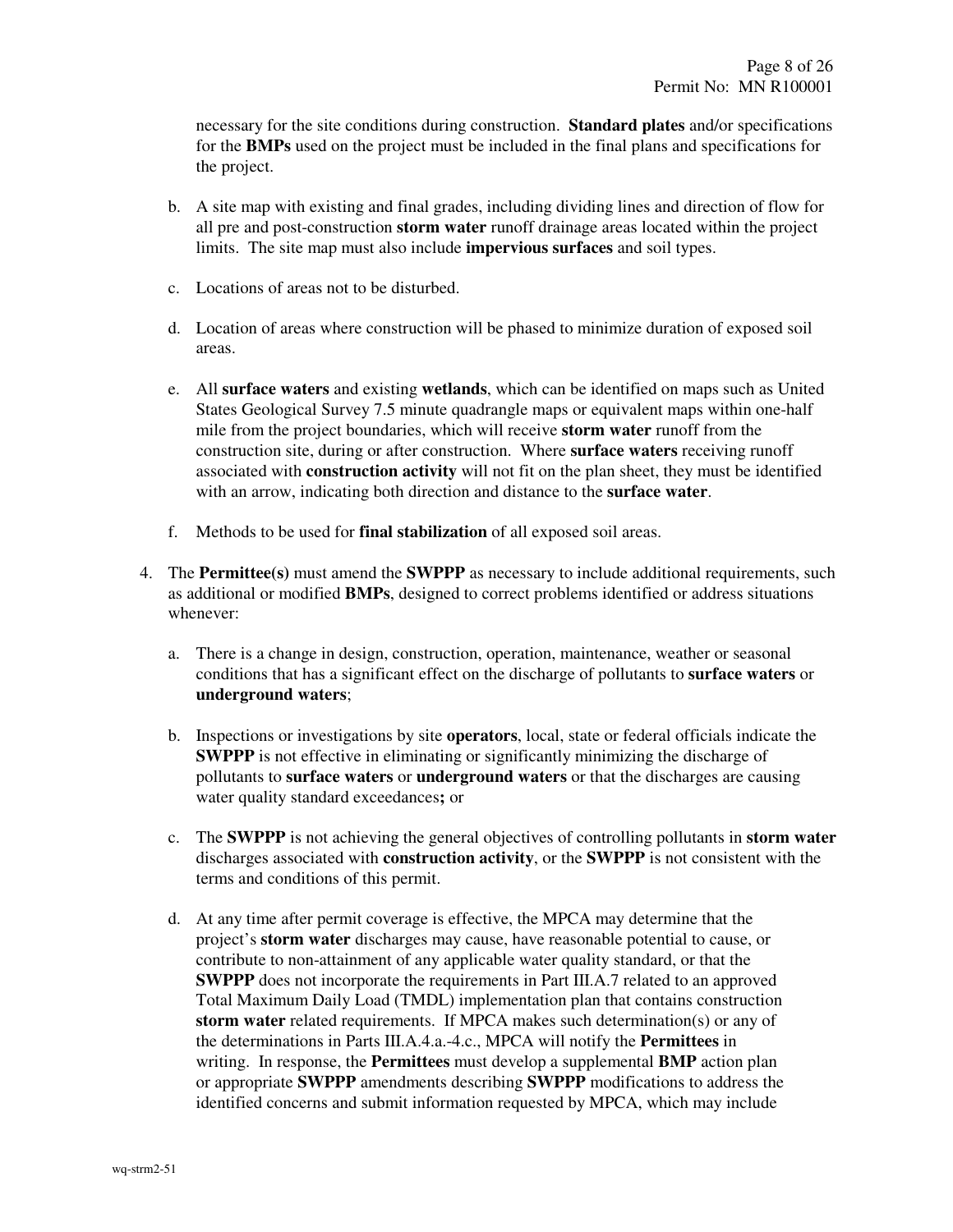an individual permit application. If MPCA's written notification requires a response, failure to respond within the specified timeframe constitutes a permit violation.

- 5. The **SWPPP** must factor in any findings of and include any **storm water** mitigation measures required as the result of any environmental, archeological or other required local, state or federal review conducted for the project. For the purposes of this permit provision, mitigation measures mean avoiding, minimizing, rectifying (e.g., repairing, rehabilitating, restoring), reducing, eliminating or compensating for impacts related to: (1) **storm water** discharges associated with the project's **construction activity**; and (2) **erosion prevention**, **sediment control** and the permanent **storm water** management system for the project.
- 6. The **SWPPP** must provide additional measures as necessary to assure compliance with surface and ground water standards in Minn. R. chapters 7050 and 7060 in karst areas and to ensure protection of drinking water supply management areas (see Minn. R. 4725.4450).
- 7. If runoff from the site discharges to an impaired water which has an approved TMDL implementation plan containing requirements for construction **storm water** discharges, the **Permittee** must include the following in the SWPPP:
	- a. identify the receiving water and the areas of the site discharging to it; and
	- b. BMPs that are appropriate for the site and sufficient to comply with all applicable requirements of the TMDL implementation plan.

# B. TEMPORARY SEDIMENT BASINS

 Where ten (10) or more acres of disturbed soil drain to a common location, a temporary (or permanent) sediment basin must be provided prior to the runoff leaving the construction site or entering **surface waters**. The **Permittee** is encouraged, but not required, to install temporary sediment basins where appropriate in areas with steep slopes or highly erodible soils even if less than ten (10) acres drains to one area. The basins must be designed and constructed according to the following requirements:

- 1. The basins must provide storage below the outlet pipe for a calculated volume of runoff from a 2 year, 24 hour storm from each acre drained to the basin, except that in no case shall the basin provide less than 1800 cubic feet of storage below the outlet pipe from each acre drained to the basin.
- 2. Where no such calculation has been performed, a temporary (or permanent) sediment basin providing 3,600 cubic feet of storage below the outlet pipe per acre drained to the basin, shall be provided where attainable until **final stabilization** of the site.
- 3. Temporary basin outlets must be designed to prevent short-circuiting and the discharge of floating debris. The basin must be designed with the ability to allow complete basin drawdown (e.g., perforated riser pipe wrapped with filter fabric and covered with crushed gravel, pumps or other means, see Part IV.D.) for maintenance activities, and provide a **stabilized** emergency overflow to prevent failure of pond integrity. **Energy dissipation** must be provided for the basin outlet (see Part IV.B.4).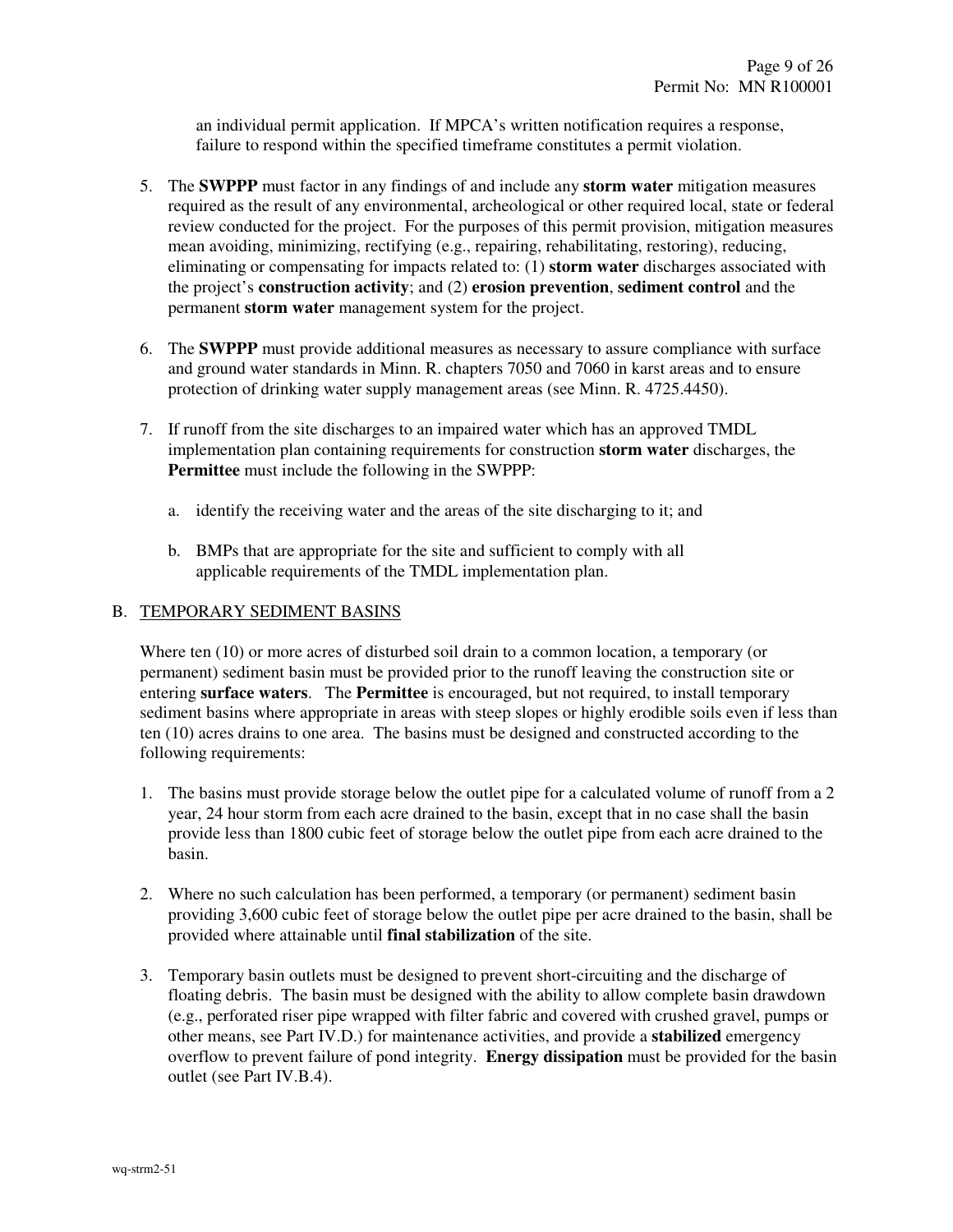- 4. The temporary (or permanent) basins must be constructed and made operational concurrent with the start of soil disturbance that is upgradient of the area and contributes runoff to the pond.
- 5. Where the temporary sediment basin is not attainable due to site limitations, equivalent **sediment controls** such as smaller sediment basins, and/or sediment traps, silt fences, vegetative buffer strips, or any appropriate combination of measures are required for all down slope boundaries of the construction area and for those side slope boundaries deemed appropriate as dictated by individual site conditions. In determining whether installing a sediment basin is attainable, the **Permittee** must consider public safety and may consider factors such as site soils, slope, and available area on site. This determination must be documented in the **SWPPP**.

#### C. PERMANENT STORM WATER MANAGEMENT SYSTEM

 All **storm water** must be discharged in a manner that does not cause nuisance conditions, erosion in receiving channels or on downslope properties, or inundation in **wetlands** causing a significant adverse impact to the wetlands.

 Where a project's ultimate development replaces vegetation and/or other pervious surfaces with one or more acres of cumulative **impervious surface**, a **water quality volume** of ½ inch of runoff from the new **impervious surfaces** created by the project must be treated by one of the methods outlined in Part III.C.1 through Part III.C.5 prior to the runoff leaving the construction site or entering **surface waters** (excluding drainage systems that convey **storm water** to a constructed permanent **storm water** management facility designed to treat the **water quality volume** from the project).

 For those areas of a project where there is no feasible way to meet the treatment requirement for the **water quality volume**, other treatment such as grassed swales, smaller ponds or grit chambers is required prior to discharge to **surface waters**. A cumulative maximum of (3) three acres or 1% of project size whichever is larger can be treated in this manner.

 Where the proximity to bedrock precludes the installation of any of the permanent **storm water** management practices outlined in Part III.C., other treatment, such as grassed swales, smaller ponds, or grit chambers, is required prior to discharge to **surface waters**.

 For work on road projects where the lack of right of way precludes the installation of any of the permanent **storm water** management practices outlined in Part III.C., other treatment such as grassed swales, smaller ponds, or grit chambers, is required prior to discharge to **surface waters**.

- 1. Wet Sedimentation Basin
	- a. The basin must have a permanent volume of 1800 cubic feet of storage below the outlet pipe for each acre that drains to the basin. The basin's permanent volume must reach a minimum depth of at least 3 feet and must have no depth greater than 10 feet. The basin must be configured such that scour or resuspension of solids is minimized.
	- b. The basin's **water quality volume** is calculated as ½ inch of runoff from the new **impervious surfaces** created by the project.
	- c. Basin outlets shall be designed such that the **water quality volume** is discharged at no more than 5.66 cubic feet per second (cfs) per acre of surface area of the pond.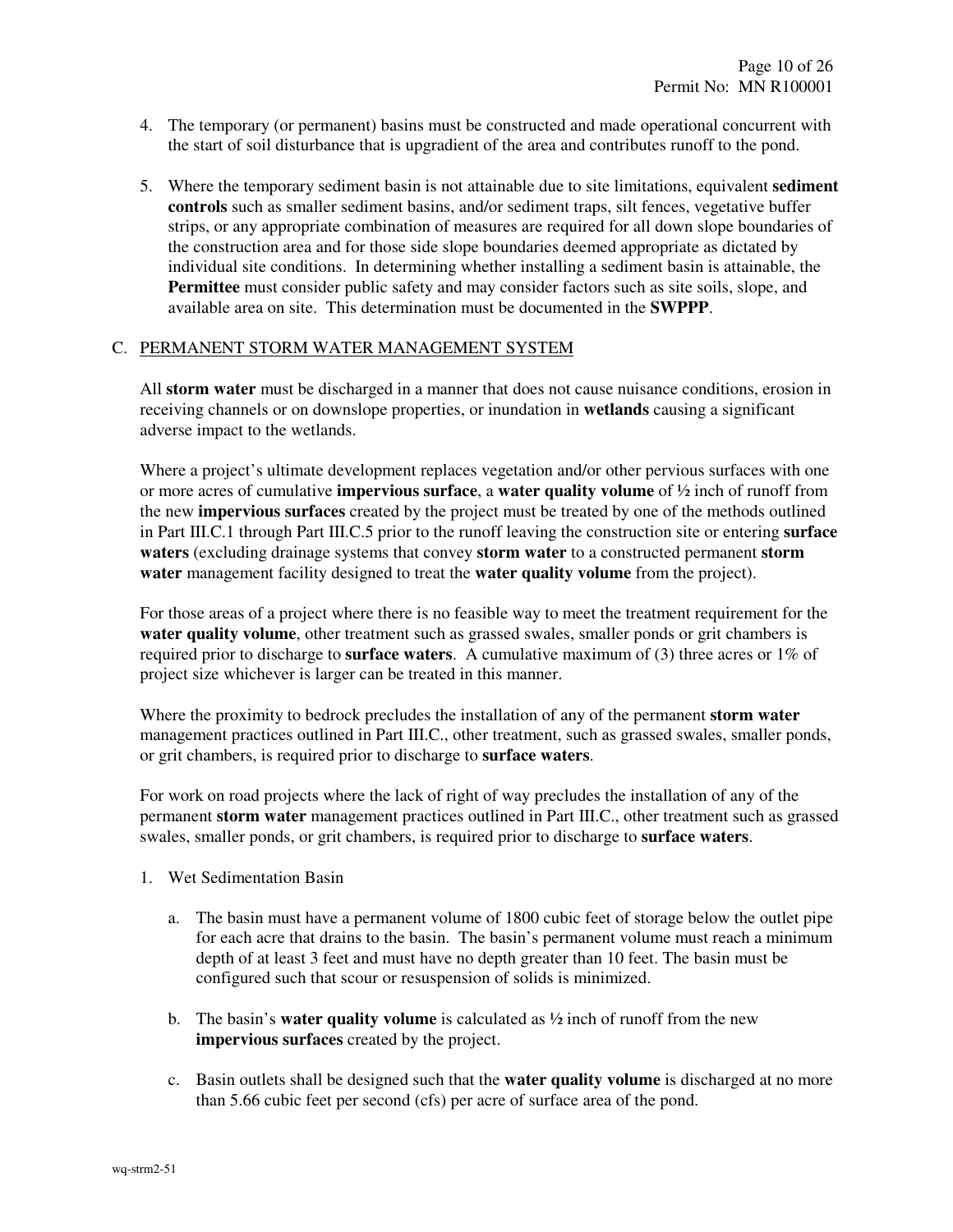- d. Basin outlets must be designed to prevent short-circuiting and the discharge of floating debris. Basin outlets must have **energy dissipation**.
- e. The basin must provide a **stabilized** emergency overflow to accommodate storm events in excess of the basin's hydraulic design.
- f. Adequate maintenance access must be provided (typically 8 ft. wide) for future maintenance of the basin.
- 2. Infiltration/Filtration

 Infiltration/Filtration options include but are not limited to: infiltration basins, infiltration trenches, rainwater gardens, sand filters, organic filters, bioretention areas, enhanced swales, dry storage ponds with underdrain discharge, off-line retention areas and natural depressions. Infiltration must be used only as appropriate to the site and land uses. Settleable solids, floating materials, oils and grease should be removed from the runoff to the maximum extent practicable before runoff enters the infiltration/filtration system. Filtration systems must have a reasonable chance of achieving approximately 80% removal of total suspended solids. The **Permittee(s)** must evaluate the impact of constructing an infiltration practice on existing hydrologic features (e.g., existing **wetlands**) and try to maintain pre-existing conditions (e.g., do not breach a perched water table which is supporting a **wetland**). For a discussion of ground water warnings, design measures, maintenance considerations or other retention, detention, and treatment devices, see the MPCA's **Protecting Water Quality in Urban Areas** found on the MPCA's web-site.

- a. Infiltration systems should not be excavated to final grade until the contributing drainage area has been constructed and fully **stabilized**.
- b. During construction of an infiltration system, rigorous sediment and erosion controls (e.g., diversion berms) should be used to keep sediment and runoff completely away from the infiltration area. The area must be staked off and marked so that heavy construction equipment will not compact the soil in the proposed infiltration area.
- c. To prevent clogging of the infiltration or filtration system, a pretreatment device such as a vegetated filter strip, small sedimentation basin, or water quality inlet (e.g., grit chamber) must be used to settle particulates before the **storm water** discharges into the infiltration or filtration system.
- d. Infiltration or filtration systems shall be sufficient to infiltrate or filter a **water quality volume** of ½ inch of runoff from the new **impervious surfaces** created by the project.
- e. The **water quality volume** shall discharge through the soil or filter media in 48 hours or less. Additional flows that cannot be infiltrated or filtered in 48 hours should be routed to bypass the system through a **stabilized** discharge point. A way to visually verify that the system is operating as designed must be provided.
- f. Appropriate on-site testing shall be conducted to ensure a minimum of 3 feet of separation from the seasonally **saturated soils** (or from bedrock) and the bottom of the proposed infiltration system. Calculations and computer model results that demonstrate the design adequacy of the infiltration system must be included as part of the **SWPPP**.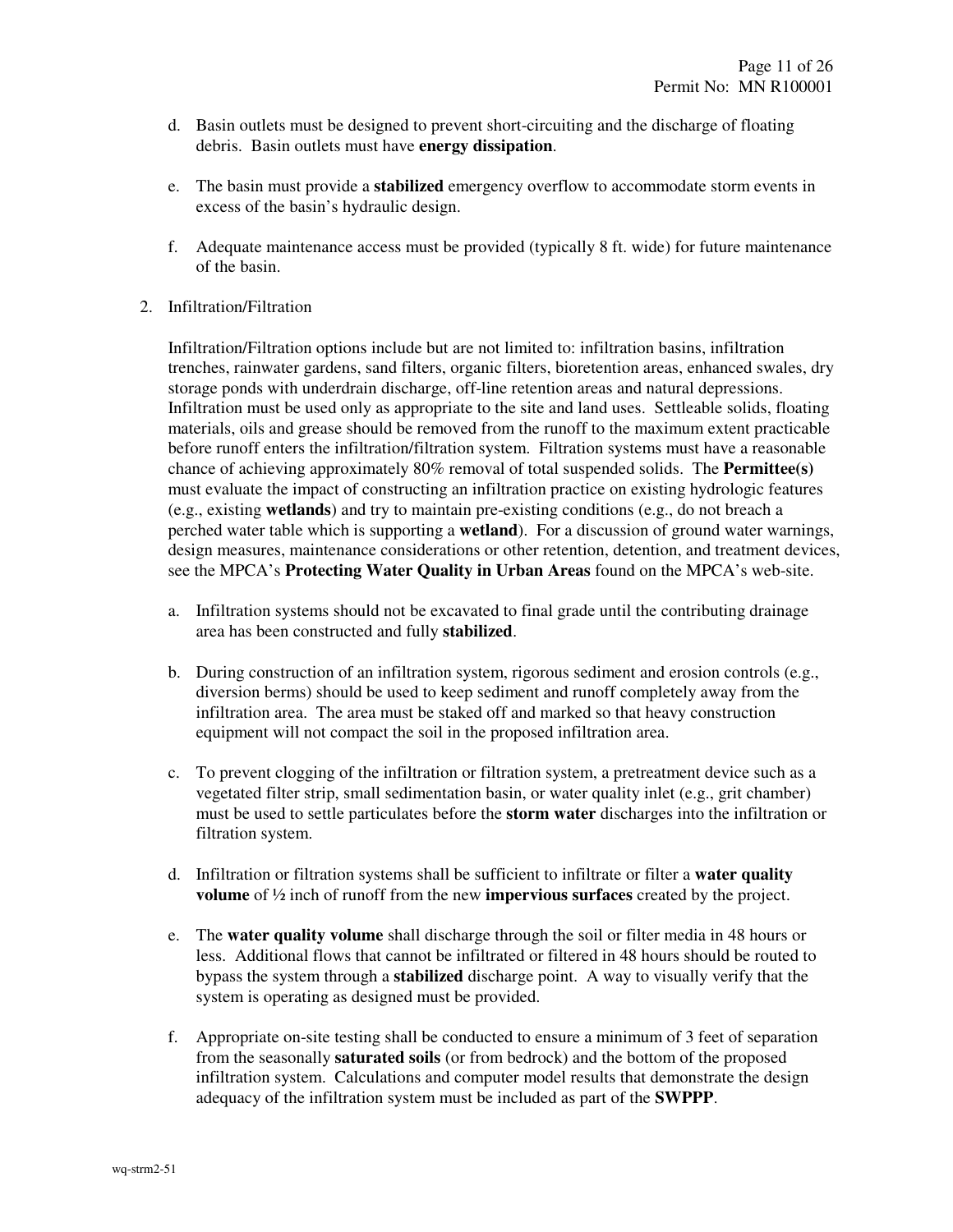- g. Adequate maintenance access must be provided (typically 8 ft. wide) along with a maintenance plan identifying whom will be performing future maintenance of the infiltration or filtration system.
- h. Use of designed infiltration systems from industrial areas with exposed significant materials or from vehicle fueling and maintenance areas is prohibited.
- 3. Regional Ponds

 Regional ponds can be used provided that they are constructed ponds, not a natural **wetland** or waterbody, (**wetlands** used as regional ponds must be mitigated for, see Appendix A) and designed in accordance with this permit's design requirements (see Part III.C.1) for all water from **impervious surfaces** that reach the pond. **Permittees** shall not construct regional ponds in **wetlands**, regardless of their condition, quality or designation by local plans, unless the mitigative sequence in Appendix A. D.2 of this permit has been completed. There must be no significant degradation of the waterways between the project and the regional pond. The **owner**  must obtain written authorization from the applicable local governmental unit (LGU) or private entity that owns and maintains the regional pond. The LGU's or private entity's written authorization must identify that the regional pond will discharge the **water quality volume** (½ inch of runoff from the impervious watershed area) at no more than 5.66 cfs per acre of surface area of the pond. The **owner** must include the LGU's or private entity's written authorization in the **SWPPP**. The LGU's or private entity's written authorization must be obtained before the **owner** finalizes the **SWPPP** and before any application for this permit is made to the MPCA.

4. Combination of Practices

 A combination of practices, including those required by a LGU, which meet the requirements of Part III.C.1, 2 and 3 respectively, (i.e., wet sedimentation basins, infiltration/filtration, and regional ponds) may be used such that the **water quality volume** of ½ inch of runoff from the new **impervious surfaces** created by the project is accounted for in the **owner's** permanent **storm water** management system (e.g., ¼ inch infiltrated and ¼ inch treated through a wet sedimentation basin). If any combination of these practices is used, the **SWPPP** must contain documentation (e.g., LGU or private entity's authorization, infiltration computer model results or calculations, etc.) identifying the volume that each practice addresses.

5. Alternative Method

 Where an alternative, innovative treatment system is proposed and demonstrated by calculation, design or other independent methods to achieve approximately 80% removal of total suspended solids on an annual average basis, the **Commissioner** will approve the method if the process outlined in Part II.B.3.c. is completed, and the following information is submitted:

- a. All calculations, drainage areas, plans, and specifications for the proposed alternative method and a graphic representation of the area to be served by the method. These items must be included in the **SWPPP** and submitted to the MPCA at least 90 days prior to the proposed starting date of the **construction activity**.
- b. A 2 year monitoring plan to sample runoff from the proposed method. The plan must include a discussion of the methods used to collect samples, location where samples will be taken (upstream and downstream of the proposed method), frequency of samples (minimum of six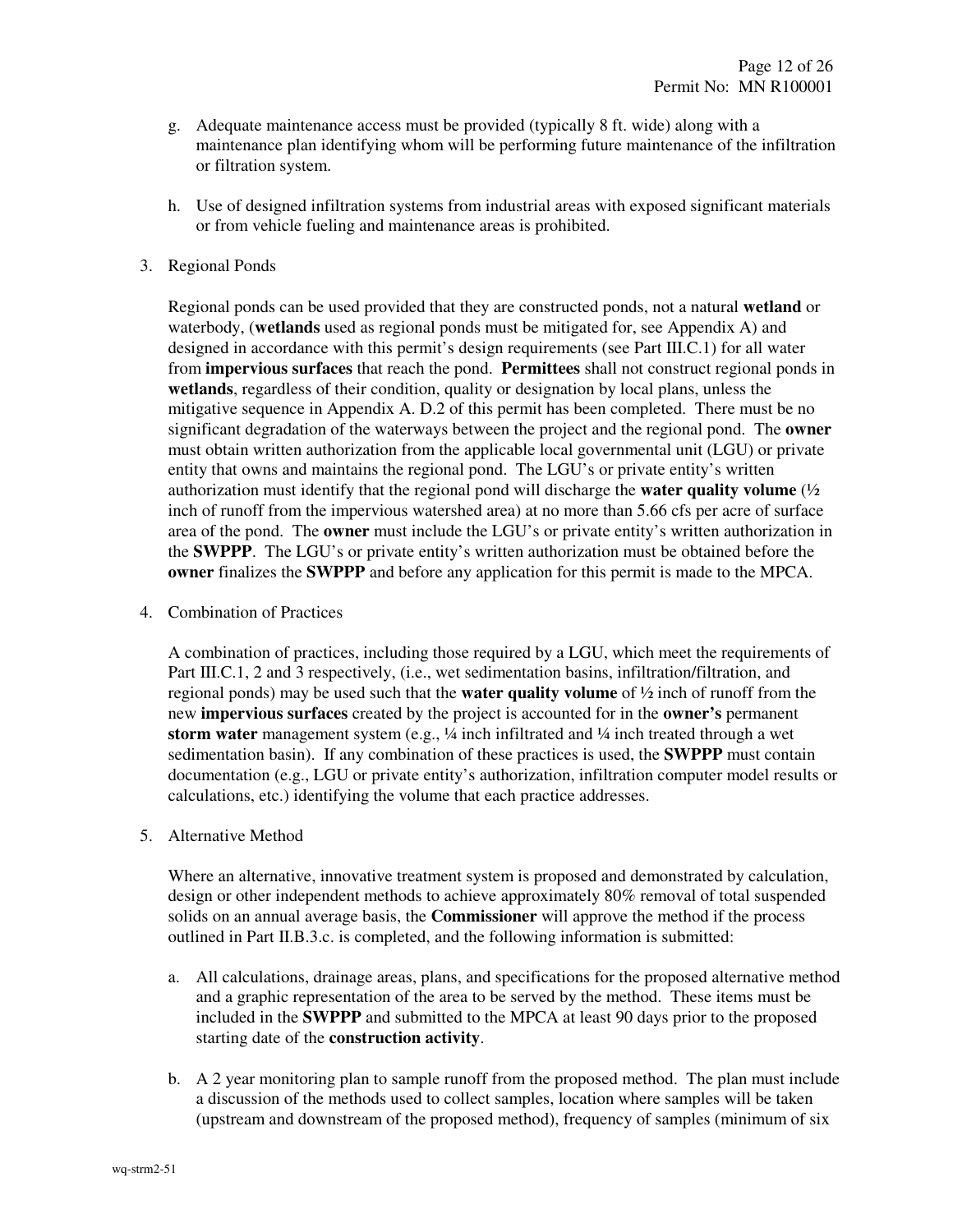runoff events sampled), identify lab used to analyze the samples and quality assurance and quality control methods to be used. The plan must include a schedule for submitting the monitoring data annually.

- c. A mitigation plan that addresses how the **water quality volume** will be treated in the event that the monitoring data shows the proposed alternative treatment method does not function as designed.
- d. The alternative method must achieve approximately 80% removal of total suspended solids on an average annual basis for the conditions expected at the site. The design must also consider public safety, health and water quality concerns. Proprietary information on effectiveness will not be considered for alternative treatment method review and approval.

 No **construction activity** on the project is covered under this permit until the applicant receives an alternative treatment approval letter from the MPCA as described in Part II.B.3.c.

# D. RECORD RETENTION

The **SWPPP**,all changes to it, and inspections and maintenance records must be kept at the site during construction by the **Permittee** who has operational control of that portion of the site. The **SWPPP** can be kept in either the field office or in an on site vehicle.

All **owner(s)** must keep the **SWPPP**, along with the following additional records, on file for three years after submittal of the **NOT** as outlined in Part II.C. This does not include any records after submittal of the **NOT**.

- 1. Any other permits required for the project;
- 2. Records of all inspection and maintenance conducted during construction (see Part IV.E. Inspections and Maintenance);
- 3. All permanent operation and maintenance agreements that have been implemented, including all right of way, contracts, covenants and other binding requirements regarding perpetual maintenance; and
- 4. All required calculations for design of the temporary and permanent **storm water** management systems.

# **PART IV. CONSTRUCTION ACTIVITY REQUIREMENTS**

#### A. STORM WATER POLLUTION PREVENTION PLAN

 The **Permittee(s)** must implement the **SWPPP** and the requirements of this part. The **Best Management Practices (BMPs)** identified in the **SWPPP** and in this permit must be installed in an appropriate and functional manner.

#### B. EROSION PREVENTION PRACTICES

1. The **Permittee(s)** must plan for and implement appropriate construction phasing, vegetative buffer strips, horizontal slope grading, and other construction practices that minimize erosion, so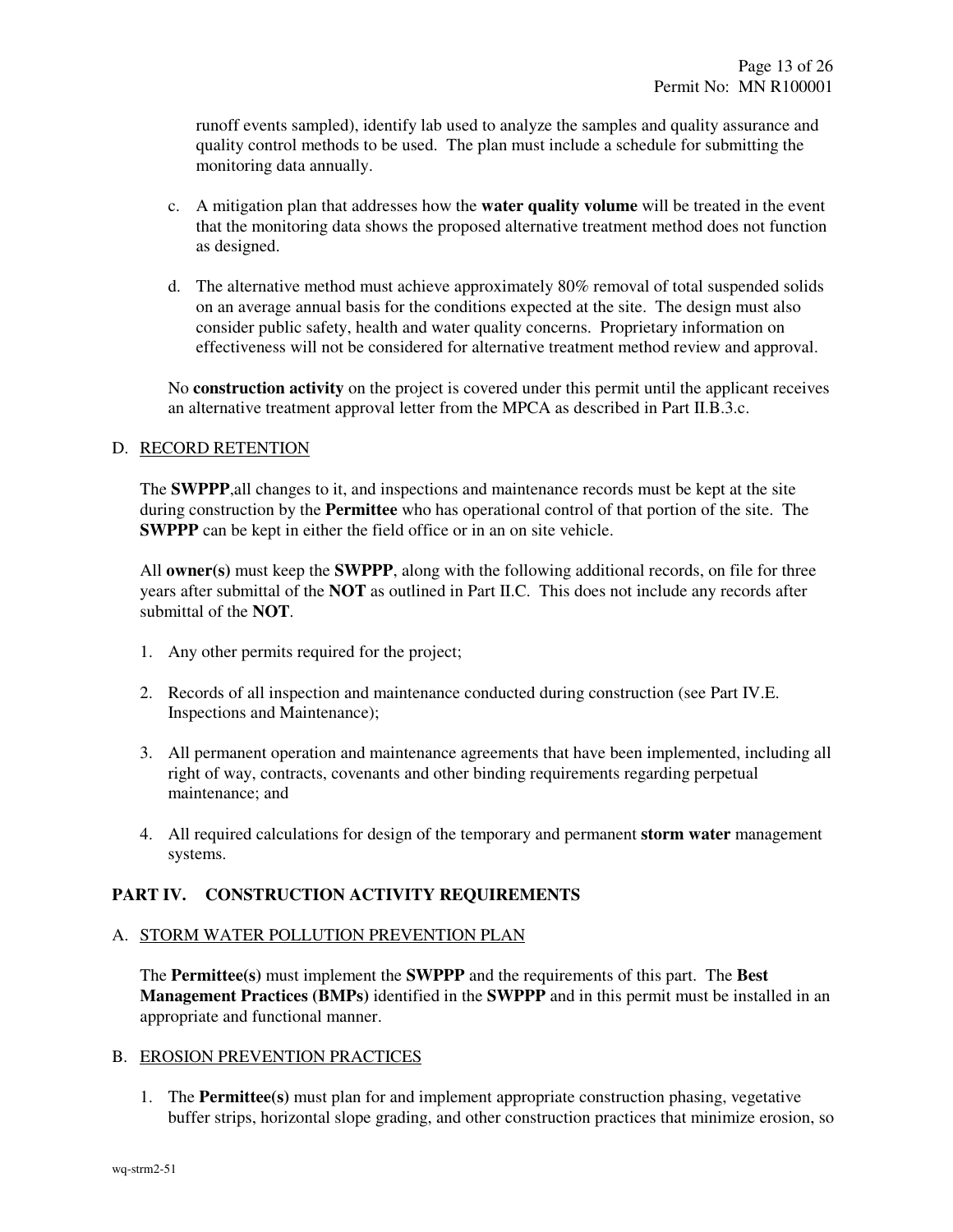that the inspection and maintenance requirements of Part IV.E. are complied with. The location of areas not to be disturbed must be delineated (e.g. with flags, stakes, signs, silt fence etc.) on the development site before work begins.

2. All exposed soil areas with a continuous positive slope within 200 lineal feet of a **surface water,** must have **temporary erosion protection** or **permanent cover** for the exposed soil areas year round, according to the following table of slopes and time frames:

| Type of Slope     | Time    | (Maximum time an area can<br>remain open when the area |
|-------------------|---------|--------------------------------------------------------|
| Steeper than 3:1  | 7 days  | is not actively being worked.)                         |
| 10:1 to $3:1$     | 14 days |                                                        |
| Flatter than 10:1 | 21 days |                                                        |

 These areas include constructed **storm water** management pond side slopes, and any exposed soil areas with a positive slope to a **storm water** conveyance system, such as a curb and gutter system, storm sewer inlet, temporary or permanent drainage ditch or other natural or man made systems that discharge to a **surface water**. Temporary stockpiles without significant silt, clay or organic components (e.g., clean aggregate stockpiles, demolition concrete stockpiles, sand stockpiles) are exempt from this requirement but must comply with Part IV.C.5.

- 3. The **normal wetted perimeter** of any temporary or permanent drainage ditch that drains water from a construction site, or diverts water around a site, must be **stabilized** within 200 lineal feet from the property edge, or from the point of discharge to any **surface water.** Stabilization must be completed within 24 hours of connecting to a **surface water.**
- 4. Pipe outlets must be provided with temporary or permanent **energy dissipation** within 24 hours of connection to a **surface water**.

#### C. SEDIMENT CONTROL PRACTICES

- 1. **Sediment control** practices must minimize sediment from entering **surface waters**, including curb and gutter systems and storm sewer inlets.
	- a. Temporary or permanent drainage ditches and sediment basins that are designed as part of a treatment system (e.g., ditches with rock check dams) require **sediment control** practices only as appropriate for site conditions.
	- b. If the down gradient treatment system is overloaded, additional upgradient **sediment control** practices must be installed to eliminate the overloading, and the **SWPPP** must be amended to identify these additional practices as required in Part III.A.4, a. through c.
	- c. In order to maintain sheet flow and minimize rills and/or gullies, there shall be no unbroken slope length of greater than 75 feet for slopes with a grade of 3:1 or steeper.
- 2. **Sediment control** practices must be established on all down gradient perimeters before any upgradient land disturbing activities begin. These practices shall remain in place until **final stabilization** has been established in accordance with Part IV.G.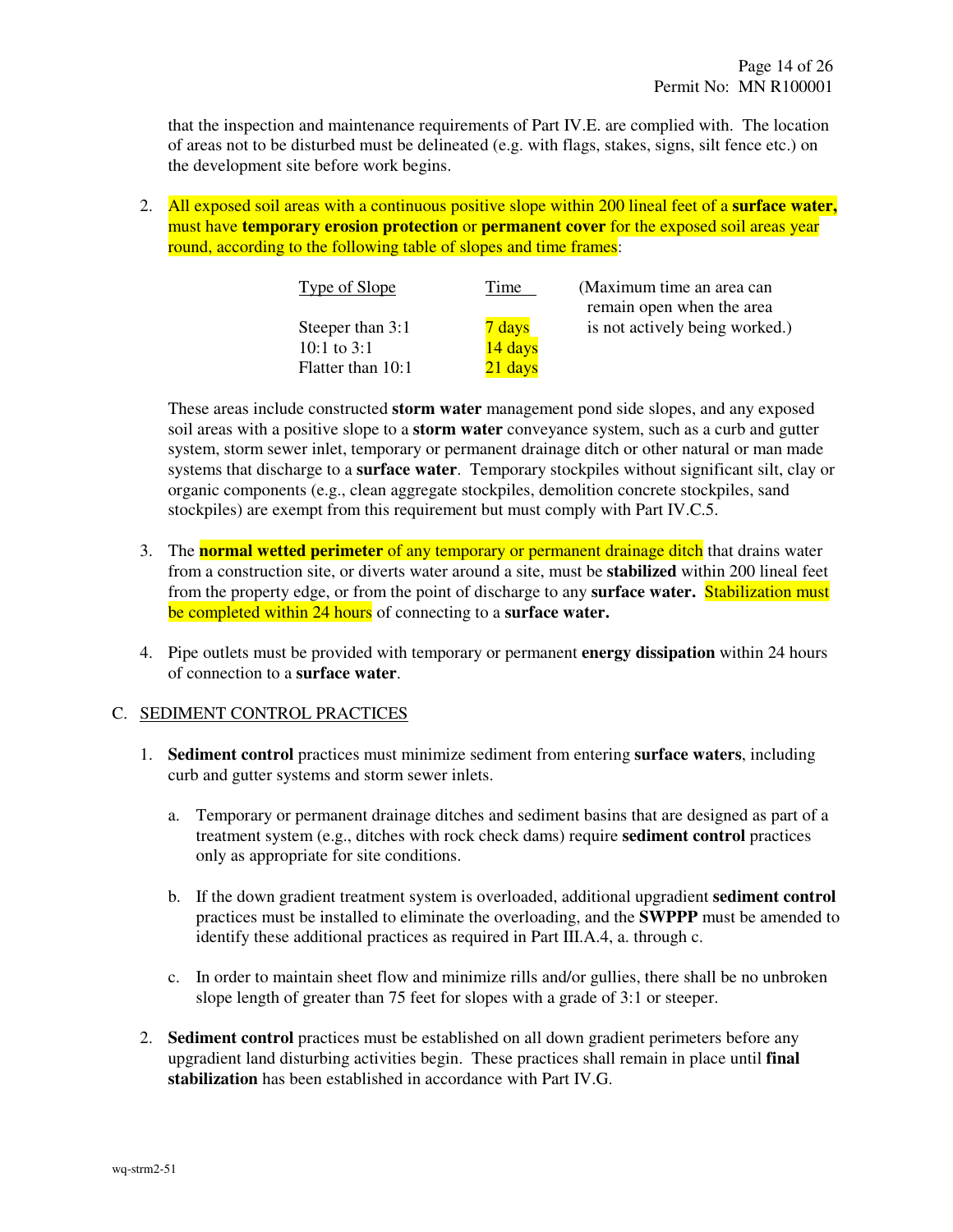- 3. The timing of the installation of **sediment control** practices may be adjusted to accommodate short-term activities such as clearing or grubbing, or passage of vehicles. Any short-term activity must be completed as quickly as possible and the **sediment control** practices must be installed immediately after the activity is completed. However, **sediment control** practices must be installed before the next precipitation event even if the activity is not complete.
- 4. All storm drain inlets must be protected by appropriate **BMPs** during construction until all sources with potential for discharging to the inlet have been **stabilized**.
- 5. Temporary soil stockpiles must have silt fence or other effective **sediment controls**, and cannot be placed in **surface waters**, including **storm water** conveyances such as curb and gutter systems, or conduits and ditches**.**
- 6. Vehicle tracking of sediment from the construction site must be minimized by **BMPs** such as stone pads, concrete or steel wash racks, or equivalent systems. Street sweeping must be used if such **BMPs** are not adequate to prevent sediment from being tracked onto the street (see Part IV.E.4.d.).
- 7. The **Permittee** must install temporary sedimentation basins as required in Part III.B. of this permit.

# D. DEWATERING AND BASIN DRAINING

- 1. **Dewatering** or basin draining (e.g., pumped discharges, trench/ditch cuts for drainage) related to the **construction activity** that may have turbid or sediment laden discharge water must be discharged to a temporary or permanent sedimentation basin on the project site whenever possible. If the water cannot be discharged to a sedimentation basin prior to entering the **surface water**, it must be treated with the appropriate **BMPs**, such that the discharge does not adversely affect the receiving water or downstream landowners. The **Permittee(s)** must ensure that discharge points are adequately protected from erosion and scour. The discharge must be dispersed over natural rock riprap, sand bags, plastic sheeting or other accepted **energy dissipation** measures. Adequate sedimentation control measures are required for discharge water that contains suspended solids.
- 2. All water from **dewatering** or basin draining activities must be discharged in a manner that does not cause nuisance conditions, erosion in receiving channels or on downslope properties, or inundation in **wetlands** causing significant adverse impact to the **wetland.**

# E. INSPECTIONS AND MAINTENANCE

- 1. The **Permittee(s)** (either the **owner** or **operator**, whoever is identified in the **SWPPP**) must routinely inspect the construction site once every seven (7) days during active construction and within 24 hours after a rainfall event greater than 0.5 inches in 24 hours.
- 2. All inspections and maintenance conducted during construction must be recorded in writing and these records must be retained with the **SWPPP** in accordance with Part III.D. Records of each inspection and maintenance activity shall include:
	- a. Date and time of inspections;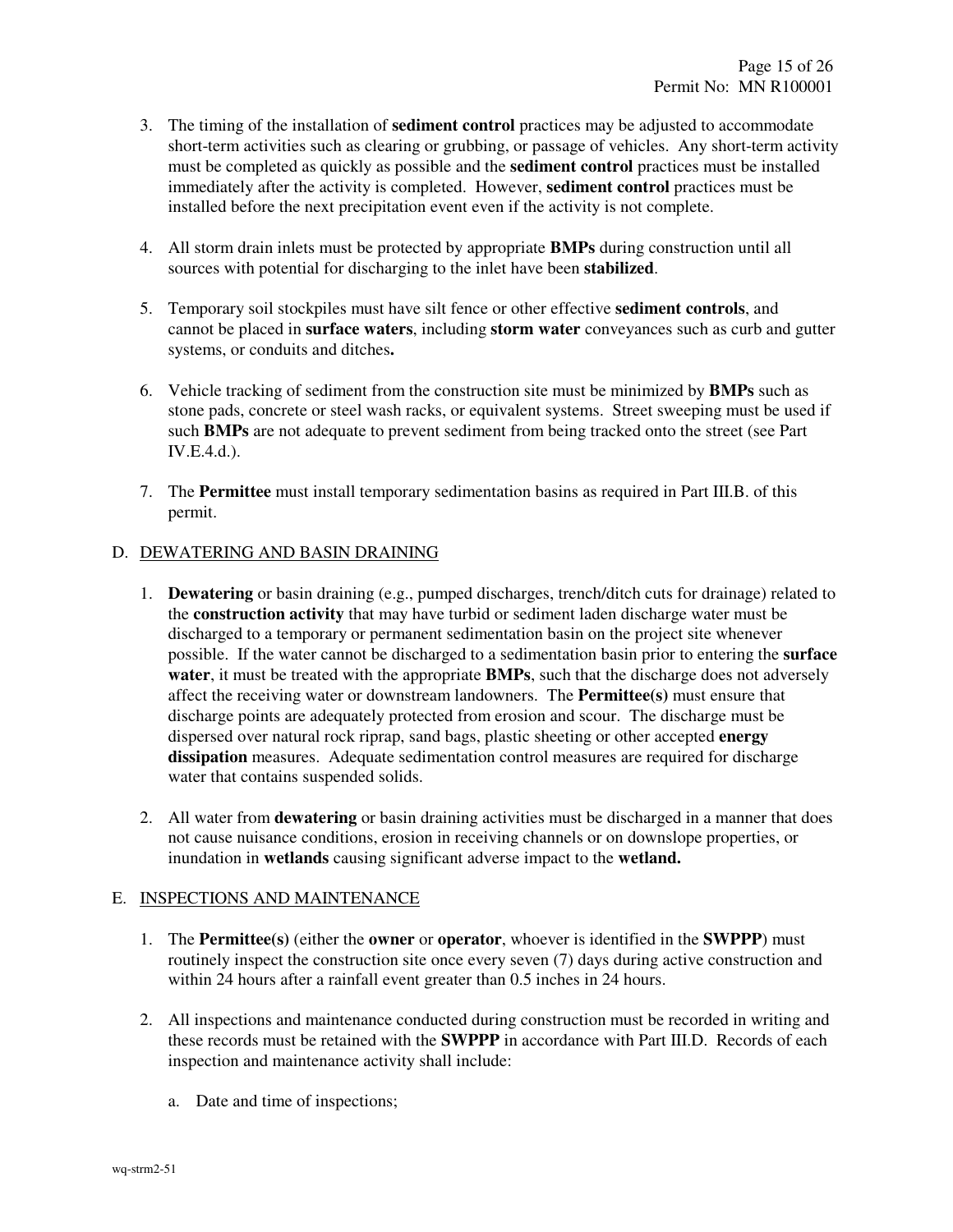- b. Name of person(s) conducting inspections;
- c. Findings of inspections, including recommendations for corrective actions;
- d. Corrective actions taken (including dates, times, and party completing maintenance activities);
- e. Date and amount of all rainfall events greater than 1/2 inch (0.5 inches) in 24 hours; and
- f. Documentation of changes made to the **SWPPP** as required in Part III.A.4.
- 3. Where parts of the construction site have undergone **final stabilization**, but work remains on other parts of the site, inspections of the **stabilized** areas may be reduced to once per month. Where work has been suspended due to frozen ground conditions, the required inspections and maintenance must take place as soon as runoff occurs at the site or prior to resuming construction, whichever comes first.
- 4. All **erosion prevention** and **sediment control BMPs** must be inspected to ensure integrity and effectiveness. All nonfunctional **BMPs** must be repaired, replaced, or supplemented with functional **BMPs**. The **Permittee(s)** must investigate and comply with the following inspection and maintenance requirements:
	- a. All silt fences must be repaired, replaced, or supplemented when they become nonfunctional or the sediment reaches 1/3 of the height of the fence. These repairs must be made within 24 hours of discovery, or as soon as field conditions allow access.
	- b. Temporary and permanent sedimentation basins must be drained and the sediment removed when the depth of sediment collected in the basin reaches 1/2 the storage volume. Drainage and removal must be completed within 72 hours of discovery, or as soon as field conditions allow access (see Part IV.D.).
	- c. **Surface waters**, including drainage ditches and conveyance systems, must be inspected for evidence of sediment being deposited by erosion. The **Permittee(s)** must remove all deltas and sediment deposited in **surface waters**, including drainage ways, catch basins, and other drainage systems, and restabilize the areas where sediment removal results in exposed soil. The removal and stabilization must take place within seven (7) days of discovery unless precluded by legal, regulatory, or physical access constraints. The **Permittee** shall use all reasonable efforts to obtain access. If precluded, removal and stabilization must take place within seven (7) calendar days of obtaining access. The **Permittee** is responsible for contacting all local, regional, state and federal authorities and receiving any applicable permits, prior to conducting any work.
	- d. Construction site vehicle exit locations must be inspected for evidence of off-site sediment tracking onto paved surfaces. Tracked sediment must be removed from all off-site paved surfaces, within 24 hours of discovery, or if applicable, within a shorter time to comply with Part IV.C.6.
	- e. The **Permittee(s)** are responsible for the operation and maintenance of temporary and permanent water quality management **BMPs**, as well as all **erosion prevention** and **sediment control BMPs**, for the duration of the construction work at the site. The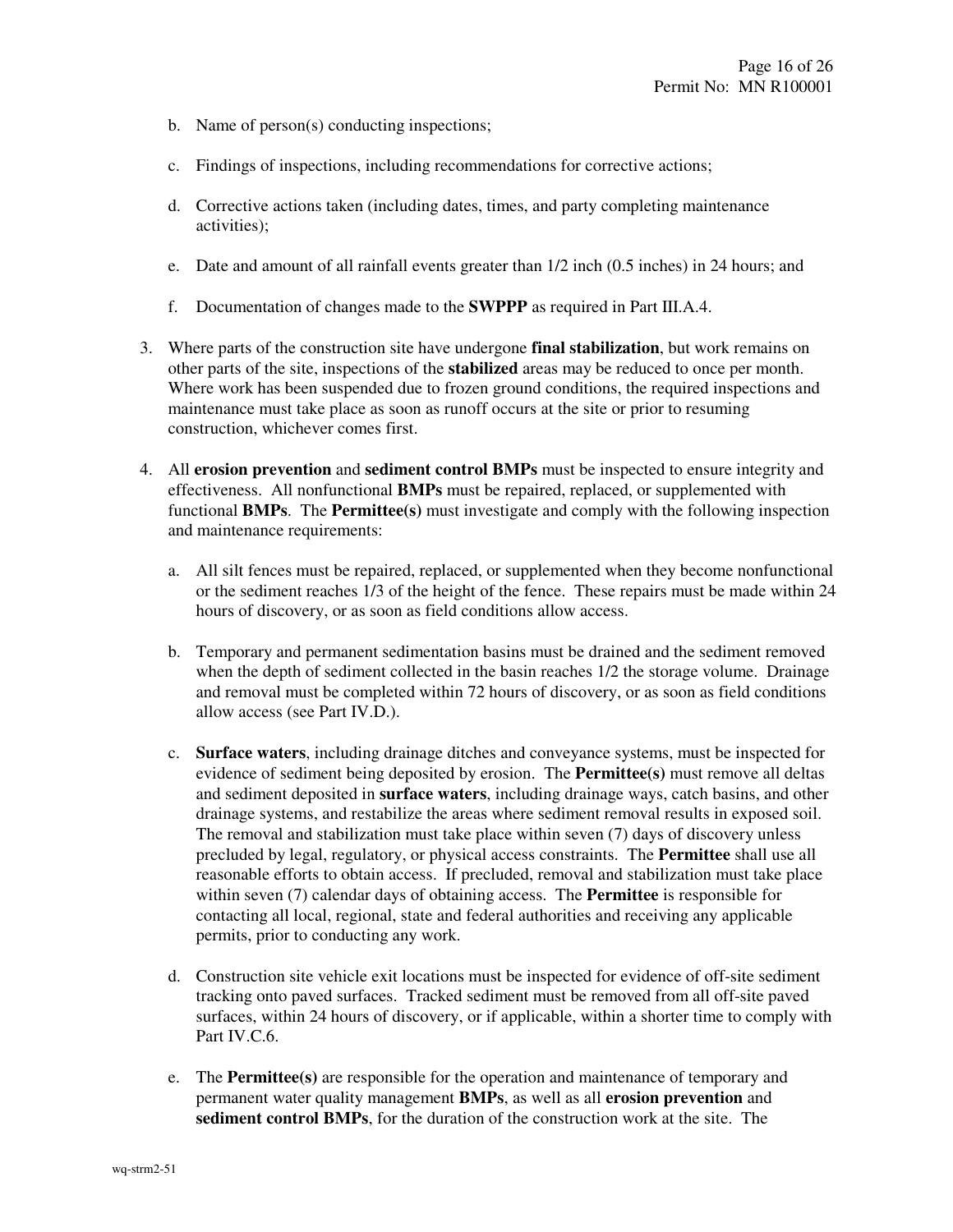**Permittee(s)** are responsible until another **Permittee** has assumed control according to Part II.B.5 over all areas of the site that have not been finally **stabilized** or the site has undergone **final stabilization**, and a **NOT** has been submitted to the MPCA.

- f. If sediment escapes the construction site, off-site accumulations of sediment must be removed in a manner and at a frequency sufficient to minimize off-site impacts (e.g., fugitive sediment in streets could be washed into storm sewers by the next rain and/or pose a safety hazard to users of public streets).
- 5. All infiltration areas must be inspected to ensure that no sediment from ongoing **construction activities** is reaching the infiltration area and these areas are protected from compaction due to construction equipment driving across the infiltration area.

# F. POLLUTION PREVENTION MANAGEMENT MEASURES

 The **Permittee(s)** shall implement the following pollution prevention management measures on the site:

- 1. Solid Waste: Collected sediment, asphalt and concrete millings, floating debris, paper, plastic, fabric, construction and demolition debris and other wastes must be disposed of properly and must comply with MPCA disposal requirements.
- 2. Hazardous Materials: Oil, gasoline, paint and any hazardous substances must be properly stored, including secondary containment, to prevent spills, leaks or other discharge. Restricted access to storage areas must be provided to prevent vandalism. Storage and disposal of hazardous waste must be in compliance with MPCA regulations.
- 3. External washing of trucks and other construction vehicles must be limited to a defined area of the site. Runoff must be contained and waste properly disposed of. No engine degreasing is allowed on site.

# G. FINAL STABILIZATION

 The **Permittee(s)** must ensure **final stabilization** of the site. The **Permittee(s)** must submit a **NOT** within 30 days after **final stabilization** is complete, or another **owner/operator** (**Permittee**) has assumed control according to Part II.B.5 over all areas of the site that have not undergone **final stabilization**. **Final stabilization** can be achieved in one of the following ways:

- 1. All soil disturbing activities at the site have been completed and all soils must be **stabilized** by a uniform perennial vegetative cover with a density of 70 percent over the entire pervious surface area, or other equivalent means necessary to prevent soil failure under erosive conditions and;
	- a. All drainage ditches, constructed to drain water from the site after construction is complete, must be **stabilized** to preclude erosion;
	- b. All temporary synthetic, and structural **erosion prevention** and **sediment control BMPs** (such as silt fence) must be removed as part of the site **final stabilization;** and
	- c. The **Permittee(s)** must clean out all sediment from conveyances and from temporary sedimentation basins that are to be used as permanent water quality management basins.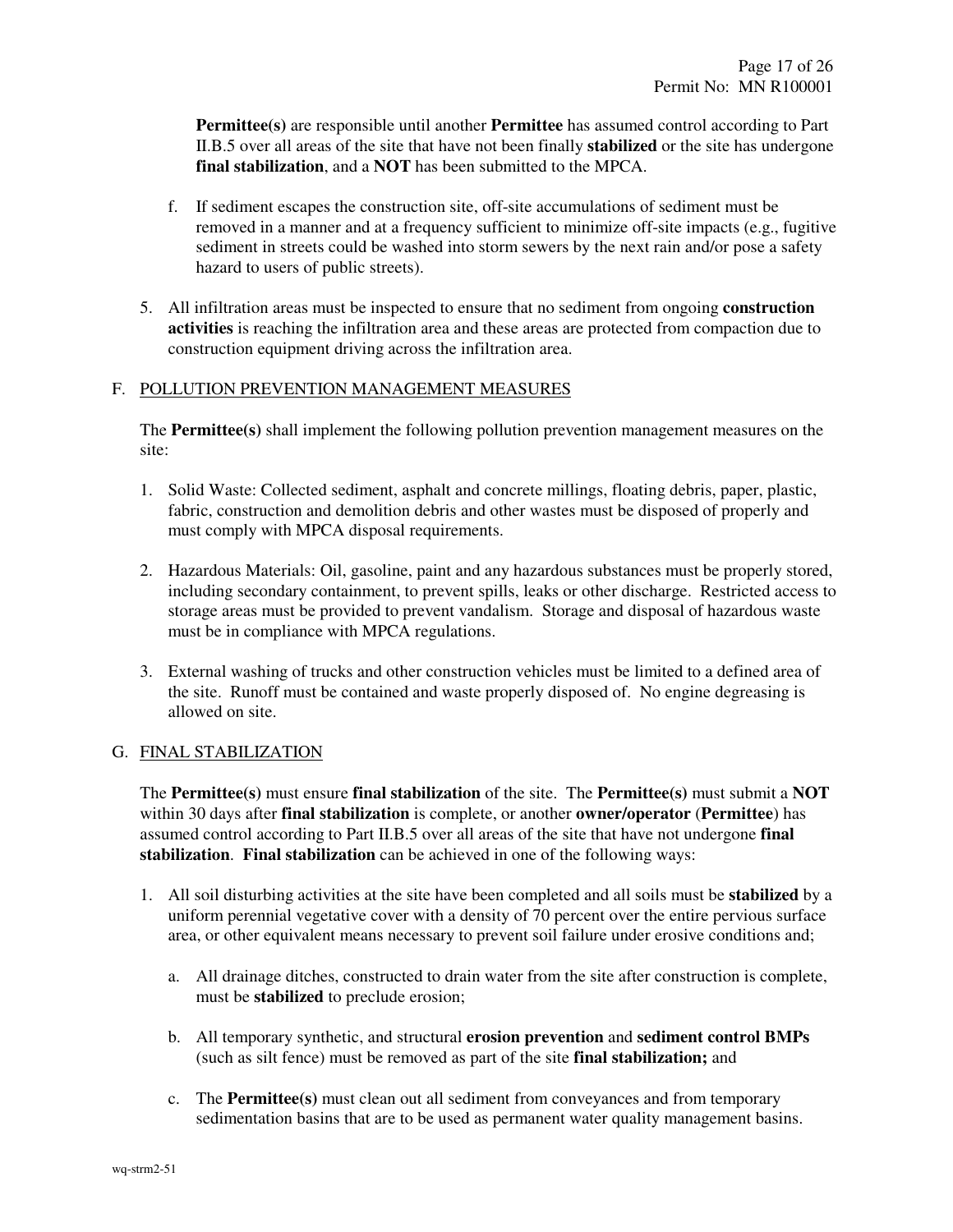Sediment must be **stabilized** to prevent it from being washed back into the basin, conveyances or drainageways discharging off-site or to **surface waters**. The cleanout of permanent basins must be sufficient to return the basin to design capacity.

2. For residential construction only, **final stabilization** has been achieved when **temporary erosion protection** and down gradient perimeter control for individual lots has been completed and the residence has been transferred to the homeowner. Additionally, the **Permittee** must distribute the MPCA **"homeowner factsheet"** to the homeowner to inform the homeowner of the need for, and benefits of, **final stabilization**.

# **PART V. GENERAL PROVISIONS**

#### A. APPLICABILITY CRITERIA

- 1. If the **Commissioner** determines that **storm water** discharges associated with a **construction activity** are contributing to a violation of a water quality standard or would be more appropriately regulated by an individual permit, the **Commissioner** may require the **owner** to be covered by an individual **storm water** discharge permit. The **Commissioner** may require the **owner** to develop and implement specific **BMPs** and monitor the discharge from the site. If applicable, upon issuance of an individual permit, this general permit would no longer apply.
- 2. If the terms and conditions of this general permit cannot be met, an **owner** may request an individual permit, in accordance with Minn. R. 7001.

#### B. RESPONSE

 The **SWPPP**, including all certificates, reports, records, or other information required by this permit, must be made available to federal, state, and local officials within 72 hours upon request for the duration of the permit and for three years following the **NOT**. This does not include any records after submittal of the **NOT**.

#### C. PROHIBITIONS

 This permit prohibits discharges of any material other than **storm water,** and discharges from **dewatering** or basin draining activities in accordance with Part IV.D.1 and 2. For example, prohibited discharges include but are not limited to vehicle and equipment washing, maintenance spills, wash water, and discharges of oil and other hazardous substances.

# D. TRANSFER OF OWNERSHIP OR CONTROL

 This permit may not be assigned or transferred by the permit holder except when transfer occurs in accordance with the applicable requirements of Part II.B.5.

#### E. CIVIL AND CRIMINAL LIABILITY

 Nothing in this permit must be construed to relieve the **Permittee(s)** from civil or criminal penalties for noncompliance with the terms and conditions provided herein. Nothing in this permit must be construed to preclude the initiation of any legal action or relieve the **Permittee(s)** from any responsibilities, liabilities, or penalties to which the **Permittee(s)** is or may be subject to under Section 311 of the Act and Minn. Stat. chs. 115 and 116, as amended. The **Permittee(s)** are not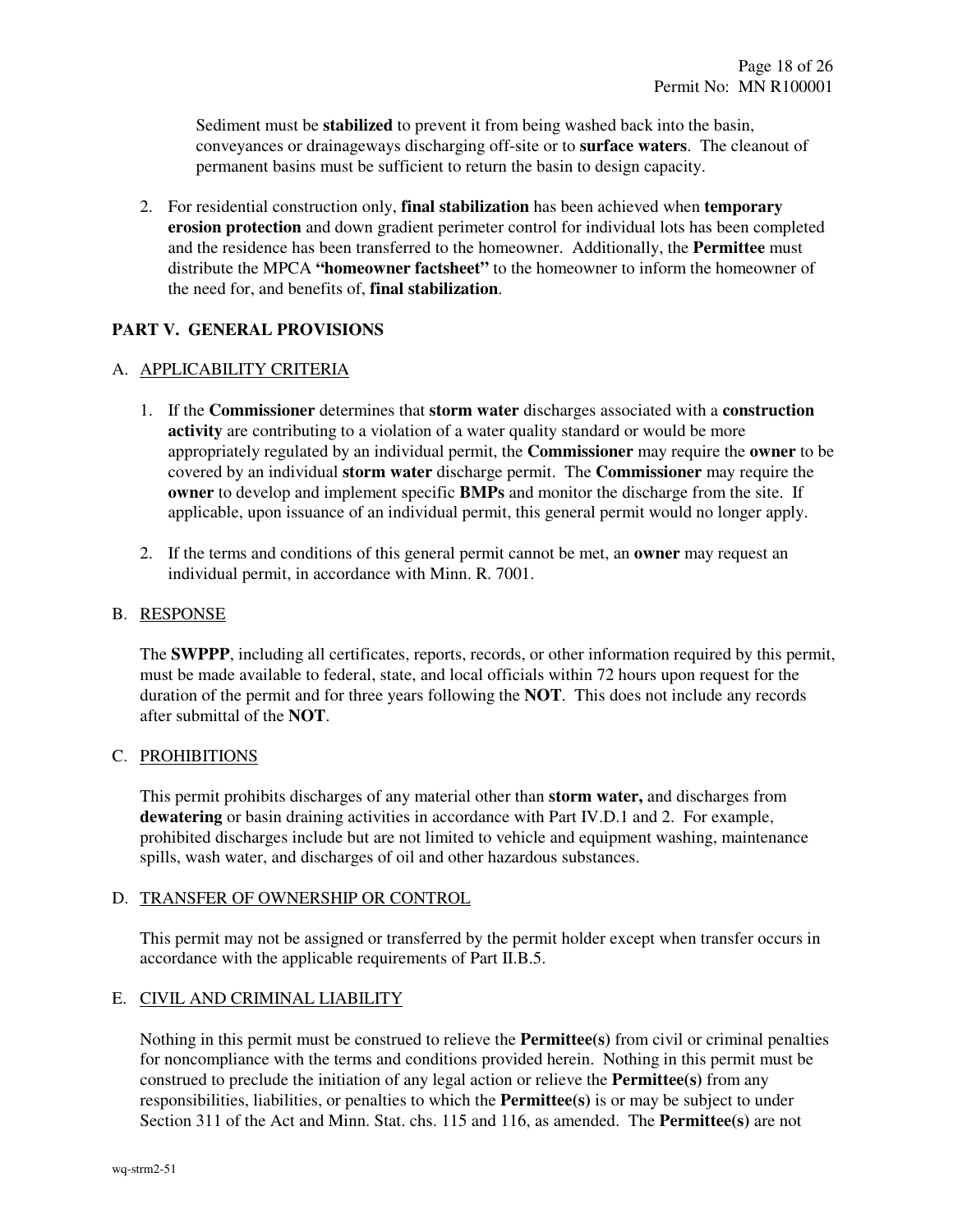liable for permit requirements for activities occurring on those portions of a site where another party has submitted a subdivision short form registration as described in Part II. B.5 or a **NOT** has been issued by the MPCA except for responsibilities listed under Part III.C.5 if applicable.

# F. SEVERABILITY

 The provisions of this permit are severable. If any provision of this permit, or the application of any provision of this permit to any circumstances, is held invalid, the application of such provision to other circumstances, and the remainder of this permit must not be affected thereby.

# G. NPDES/SDS RULE STANDARD CONDITIONS

 The **Permittee(s)** must comply with the provisions of Minn. R. 7001.0150, subp. 3 and 7001.1090, subp. 1.A,B,C,H,I. This permit does not require the submittal of a data monitoring report, except where monitoring is required in Part III.C.5.

# H. INSPECTION AND ENTRY

 The **Permittee(s)** must comply with the provisions of 40 CFR 122.41(i), Minn. Stat. Ch. 115.04 and Minn. Stat. Ch. 115B.17. The **Permittee(s)** shall allow representatives of the MPCA or any member, employee or agent thereof, when authorized by it, upon presentation of credentials, to enter upon any property, public or private, for the purpose of obtaining information or examination of records or conducting surveys or investigations.

# **APPENDIX A**

# A. GENERAL REQUIREMENTS

 All requirements in this Appendix are in addition to **BMPs** already specified in the permit. Where provisions of Appendix A conflict with requirements elsewhere in the permit, the provisions in Appendix A take precedence. All **BMPs** used to comply with this Appendix must be documented in the **SWPPP** for the project. If the terms and conditions of this Appendix cannot be met, an individual permit will be required in accordance with Minn. R. ch. 7001.

### B. REQUIREMENTS FOR DISCHARGES TO SPECIAL WATERS

 Additional **BMPs** together with enhanced runoff controls**,** are required for discharges to the following special waters (part B.1 through B.8 of Appendix A). The **BMPs** identified for each special water are required for those areas of the project draining to a discharge point on the project that is within 2000 feet of a special water and flows to that special water.

- 1. **Wilderness areas:** Boundary Waters Canoe Area Wilderness; Voyageurs National Park; Kettle River from the site of the former dam at Sandstone to its confluence with the Saint Croix River; Rum River from Ogechie Lake spillway to the northernmost confluence with Lake Onamia. Discharges to these waters must incorporate the **BMPs** outlined in C.1, C.2, C.3 and C.4 of this appendix.
- 2. **Mississippi River:** Those portions from Lake Itasca to the southerly boundary of Morrison County that are included in the Mississippi Headwaters Board comprehensive plan dated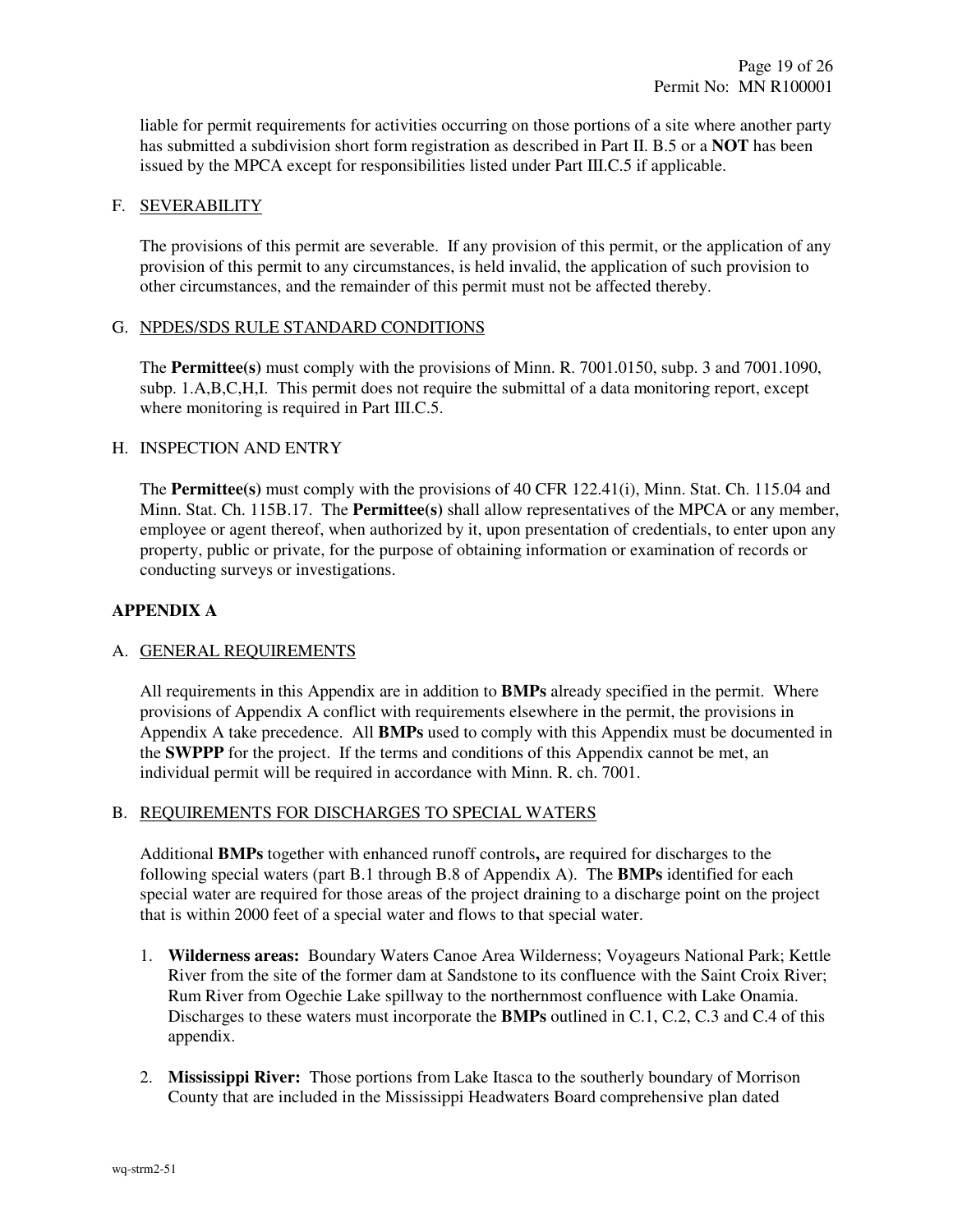February 12, 1981. Discharges to these waters must incorporate the **BMPs** outlined in C.1, C.2 and C.3 of this appendix.

- 3. **Scenic or recreational river segments:** Saint Croix river, entire length; Cannon River from northern city limits of Faribault to its confluence with the Mississippi River; North Fork of the Crow River from Lake Koronis outlet to the Meeker-Wright county line; Kettle River from north Pine County line to the site of the former dam at Sandstone; Minnesota River from Lac qui Parle dam to Redwood County state aid highway 11; Mississippi River from county state aid highway 7 bridge in Saint Cloud to northwestern city limits of Anoka; and Rum River from state aid Highway 27 bridge in Onamia to Madison and Rice streets in Anoka. Discharges to these waters must incorporate the **BMPs** outlined in C.1, C.2 and C.3 of this appendix.
- 4. **Lake Superior:** (prohibited and restricted) Discharges to Lake Superior must incorporate the **BMPs** outlined in C.1, C.2 and C.3 of this appendix.
- 5. **Lake Trout Lakes:** Identified in Minn. R. 7050.0470, including those inside the boundaries of the Boundary Waters Canoe Area Wilderness and Voyageurs National Park. Discharges to these waters must incorporate the **BMPs** outlined in C.1, C.2, C.3 and C.4 of this appendix.
- 6. **Trout Lakes:** identified in Minn. R. 6264.0050, subp. 2. Discharges to these waters must incorporate the **BMPs** outlined in C.1, C.2, C.3, and C.4 of this appendix.
- 7. **Scientific and natural areas:** Boot Lake, Anoka County; Kettle River in sections 15, 22, 23, T 41 N, R 20, Pine County; Pennington Bog, Beltrami County; Purvis Lake-Ober Foundation, Saint Louis County; Waters within the borders of Itasca Wilderness Sanctuary, Clearwater County; Iron Springs Bog, Clearwater County; Wolsfeld Woods, Hennepin County; Green Water Lake, Becker County; Blackdog Preserve, Dakota County; Prairie Bush Clover, Jackson County; Black Lake Bog, Pine County; Pembina Trail Preserve, Polk County; and Falls Creek, Washington County. Discharges to these waters must incorporate the **BMPs** outlined in C.1, C.2, C.3 and C.4 of this appendix.
- 8. **Trout Streams:** listed in Minn. R. 6264.0050, subp. 4. Discharges to these waters must incorporate the **BMPs** outlined in Appendix A C.1, C.2, C.3, and C.5 of this appendix.

## C. ADDITIONAL BMPS FOR SPECIAL WATERS

#### For the BMPs described in C.2, C.4 and C.5 of this Appendix:

Where the proximity to bedrock precludes the installation of any of the permanent **storm water** management practices outlined in Appendix A, other treatment such as grassed swales, smaller ponds, or grit chambers is required prior to discharge to **surface waters**.

For work on road projects where the lack of right of way precludes the installation of any of the permanent **storm water** management practices outlined in Appendix A, other treatment such as grassed swales, smaller ponds, or grit chambers is required prior to discharge to **surface waters**.

- 1. During construction.
	- a. All exposed soil areas with a slope of 3:1 or steeper, that have a continuous positive slope to a special water must have **temporary erosion protection** or **permanent cover** within 3 days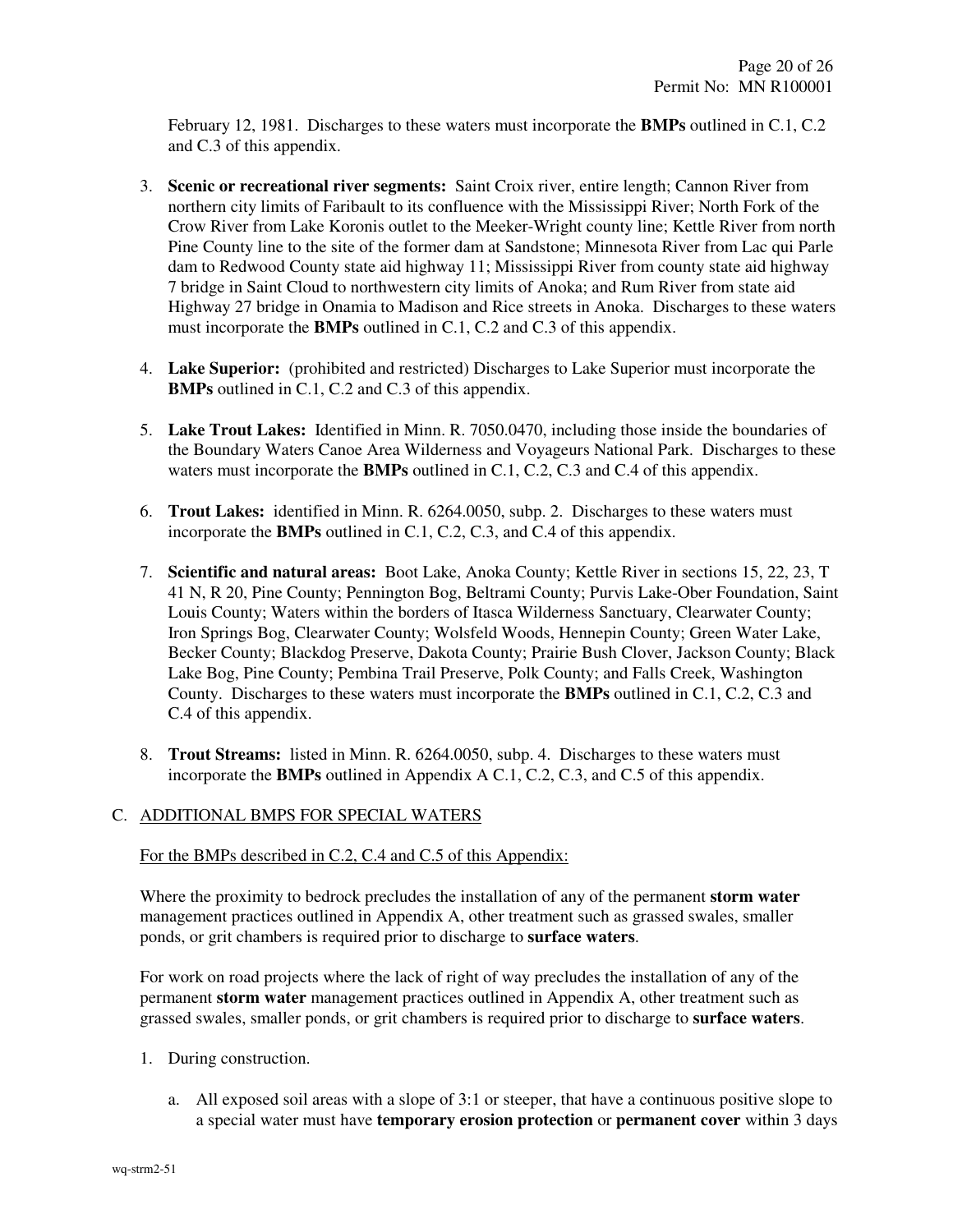after the area is no longer actively being worked. All other slopes that have a continuous positive slope to a special water must have **temporary erosion protection** or **permanent cover** within 7 days after the area is no longer actively being worked.

- b. Temporary sediment basin requirements described in Part III.B.1-5 must be used for common drainage locations that serve an area with five (5) or more acres disturbed at one time.
- 2. Post construction. The **water quality volume** that must be treated by the project's permanent **storm water** management system described in Part III.C. shall be one (1) inch of runoff from the new **impervious surfaces** created by the project.
- 3. Buffer zone. An undisturbed buffer zone of not less than 100 linear feet from the special water (not including tributaries) shall be maintained at all times. Exceptions from this requirement for areas, such as water crossings or limited water access, are allowed if the **Permittee** fully documents in the **SWPPP** the circumstances and reasons that the buffer encroachment is necessary. All potential water quality, scenic and other environmental impacts of these exceptions must be minimized and documented in the **SWPPP** for the project.
- 4. Enhanced runoff controls. The permanent **storm water** management system must be designed such that the pre and post project runoff rate and volume from the 1, and 2-year 24-hour precipitation events remains the same.
- 5. Temperature Controls. The permanent **storm water** management system must be designed such that the discharge from the project will minimize any increase in the temperature of trout stream receiving waters resulting from the 1, and 2-year 24-hour precipitation events. This includes all tributaries of designated trout streams within the section that the trout stream is located. Projects that discharge to trout streams must minimize the impact using one or more of the following measures, in order of preference:
	- a. Minimize new **impervious surfaces**.
	- b. Minimize the discharge from connected **impervious surfaces** by discharging to vegetated areas, or grass swales, and through the use of other non-structural controls.
	- c. Infiltration or evapotranspiration of runoff in excess of pre-project conditions (up to the 2 year 24-hour precipitation event).
	- d. If ponding is used, the design must include an appropriate combination of measures such as shading, filtered bottom withdrawal, vegetated swale discharges or constructed **wetland** treatment cells that will limit temperature increases. The pond should be designed to draw down in 24 hours or less.
	- e. Other methods that will minimize any increase in the temperature of the trout stream.

# D. REQUIREMENTS FOR DISCHARGING TO WETLANDS

 If the project has any **storm water** discharges with the potential for significant adverse impacts to a **wetland** (e.g., conversion of a natural **wetland** to a **storm water** pond) , the **Permittee(s)** must demonstrate that the **wetland** mitigative sequence has been followed in accordance with D.1 or D.2 of this appendix.

1. If the potential adverse impacts to a **wetland** on a specific project site have been addressed by permits or other approvals from an official statewide program (U.S. Army Corps of Engineers 404 program, Minnesota Department of Natural Resources, or the State of Minnesota Wetland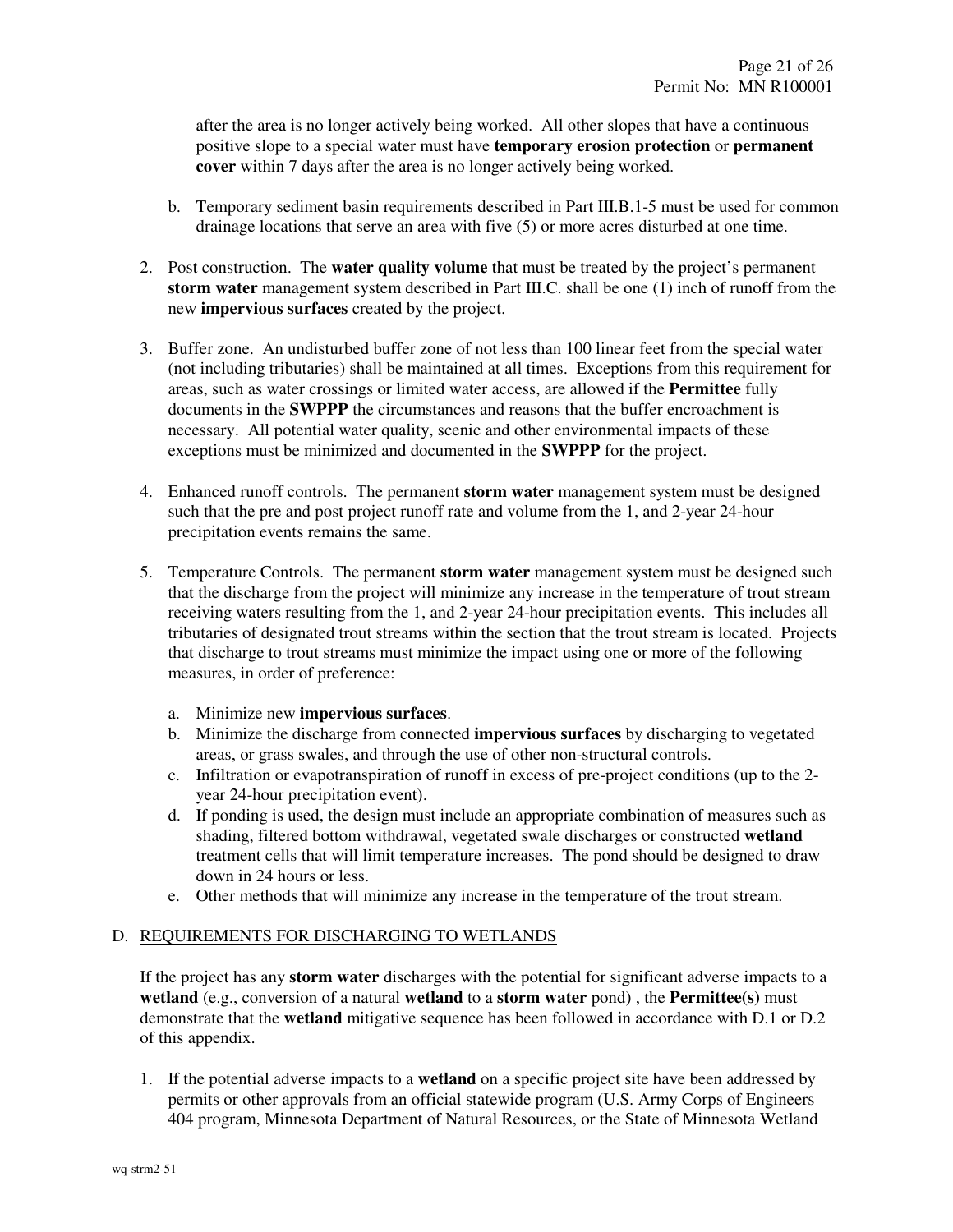Conservation Act) that are issued specifically for the project and project site, the **Permittee** may use the permit or other determination issued by these agencies to show that the potential adverse impacts have been addressed. For the purposes of this permit, deminimus actions are determinations by the permitting agency that address the project impacts, whereas a nonjurisdictional determination does not address project impacts.

- 2. If there are impacts from the project that are not addressed in one of the permits or other determinations discussed in Appendix A, Part D.1 (e.g., permanent inundation or flooding of the **wetland**, significant degradation of water quality, excavation, filling, draining), the **Permittee** must minimize all adverse impacts to **wetlands** by utilizing appropriate measures. Measures used must be based on the nature of the **wetland**, its vegetative community types and the established hydrology. These measures include in order of preference:
	- a. Avoid all significant adverse impacts to **wetlands** from the project and post project discharge.
	- b. Minimize any unavoidable impacts from the project and post project discharge.
	- c. Provide compensatory mitigation when the **Permittee** determines that there is no reasonable and practicable alternative to having a significant adverse impact on a **wetland**. For compensatory mitigation, wetland restoration or creation shall be of the same type, size and whenever reasonable and practicable in the same watershed as the impacted wetland.

#### E. DISCHARGES REQUIRING ENVIRONMENTAL REVIEW

 This permit does not replace or satisfy any environmental review requirements, including those under the Minnesota Environmental Policy Act (MEPA) or the National Environmental Policy Act (NEPA). The **owner** must complete any environmental review required by law, including any required Environmental Assessment Work Sheets or Environmental Impact Statements, Federal environmental review, or other required review.

# F. DISCHARGES AFFECTING ENDANGERED OR THREATENED SPECIES

 This permit does not replace or satisfy any review requirements for Endangered or Threatened species, from new or **expanded discharges** that adversely impact or contribute to adverse impacts on a listed endangered or threatened species or adversely modify a designated critical habitat. The **owner** must conduct any required review and coordinate with appropriate agencies for any project with the potential of affecting threatened or endangered species, or their critical habitat.

# G. DISCHARGES AFFECTING HISTORIC PLACES OR ARCHEOLOGICAL SITES

 This permit does not replace or satisfy any review requirements for Historic Places or Archeological Sites, from new or **expanded discharges** which adversely affect properties listed or eligible for listing in the National Register of Historic Places or affecting known or discovered Archeological Sites. The **owner** must be in compliance with National Historic Preservation Act and conduct all required review and coordination related to historic preservation, including significant anthropological sites and any burial sites, with the Minnesota Historic Preservation Officer.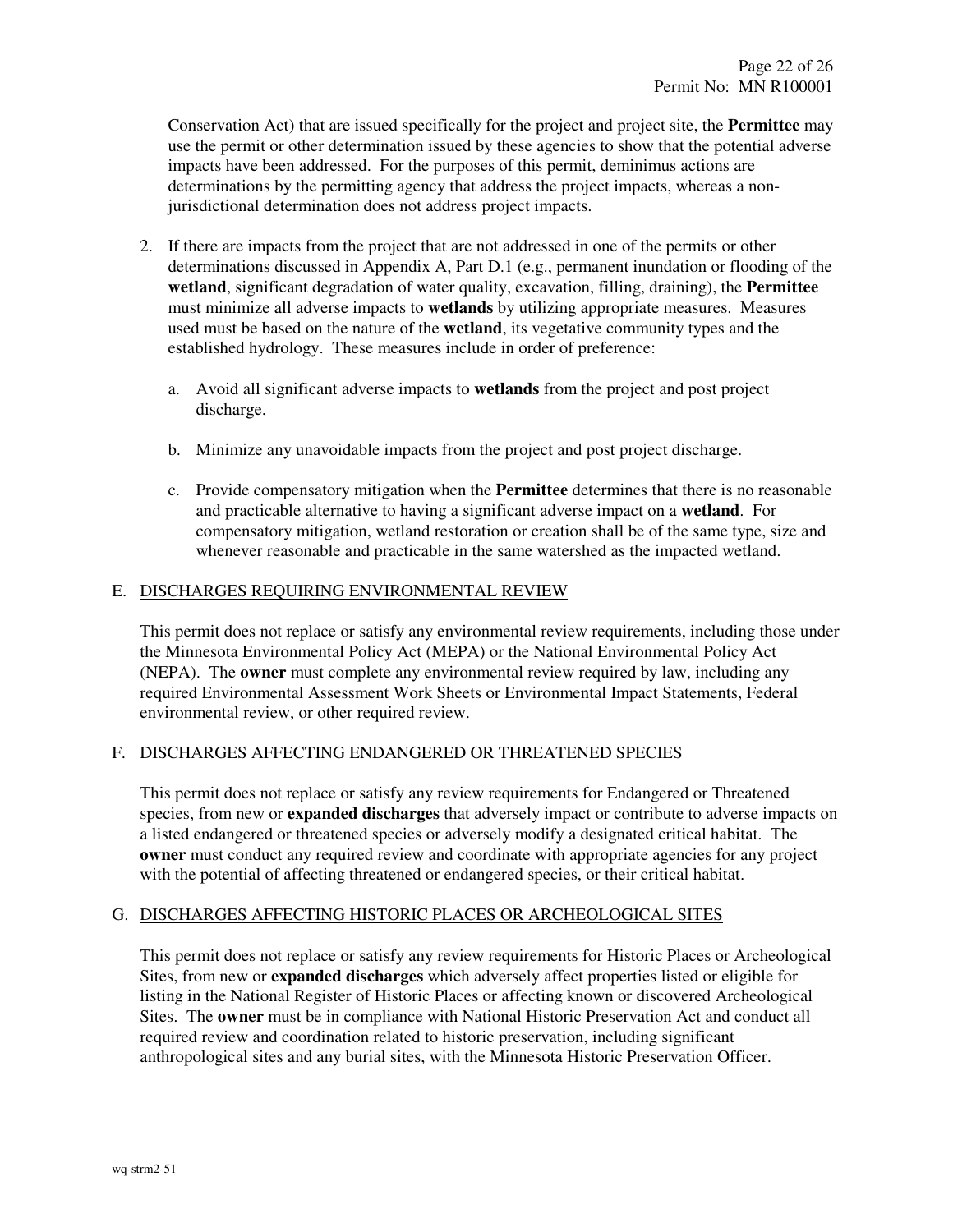# **APPENDIX B. DEFINITIONS**

1. "**Best Management Practices (BMPs)**" means erosion and **sediment control** and water quality management practices that are the most effective and practicable means of controlling, preventing, and minimizing degradation of **surface water**, including avoidance of impacts, construction-phasing, minimizing the length of time soil areas are exposed, prohibitions, and other management practices published by state or designated area-wide planning agencies.

 Individual **BMPs** found in this permit are described in the current version of **Protecting Water Quality in Urban Areas**, Minnesota Pollution Control Agency 2000. **BMPs** must be adapted to the site and can be adopted from other sources. However, they must be similar in purpose and at least as effective and stringent as MPCA's **BMPs**. (Other sources include manufacturers specifications, **Storm Water Management for Construction Activities: Developing Pollution Prevention Plans and Best Management Practices**, U.S. Environmental Protection Agency 1992, and **Erosion Control Design Manual**, Minnesota Department of Transportation, et al, 1993).

- 2. **"Commissioner"** means the **Commissioner** of the Minnesota Pollution Control Agency or the **Commissioner's** designee.
- 3. **"Common Plan of Development or Sale"** means a contiguous area where multiple separate and distinct land disturbing activities may be taking place at different times, on different schedules, but under one proposed plan. One plan is broadly defined to include design, permit application, advertisement or physical demarcation indicating that land-disturbing activities may occur.
- 4. "**Construction Activity**" For this permit, **construction activity** includes **construction activity** as defined in 40 C.F.R. part 122.26(b)(14)(x) and **small construction activity** as defined in 40 C.F.R. part 122.26(b)(15). This includes a disturbance to the land that results in a change in the topography, existing soil cover (both vegetative and non-vegetative), or the existing soil topography that may result in accelerated **storm water** runoff, leading to soil erosion and movement of sediment into **surface waters** or drainage systems. Examples of construction activity may include clearing, grading, filling and excavating. **Construction activity** includes the disturbance of less than one acre of total land area that is a part of a larger **common plan of development or sale** if the larger common plan will ultimately disturb one (1) acre or more.
- 5. **"Dewatering**" means the removal of water for **construction activity**. It can be a discharge of appropriated surface or groundwater to dry and/or solidify a construction site. It may require Minnesota Department of Natural Resources permits to be appropriated and if contaminated may require other MPCA permits to be discharged.
- 6. "**Energy Dissipation**" means methods employed at pipe outlets to prevent erosion. Examples include, but are not limited to: concrete aprons, riprap, splash pads, and gabions that are designed to prevent erosion.
- 7. **"Erosion Prevention"** means measures employed to prevent erosion including but not limited to: soil stabilization practices, limited grading, mulch, temporary or **permanent cover**, and construction phasing.
- 8. "**Final Stabilization**" means that either:
	- a. All soil disturbing activities at the site have been completed and a uniform (e.g., evenly distributed, without large bare areas) perennial vegetative cover with a density of 70% of the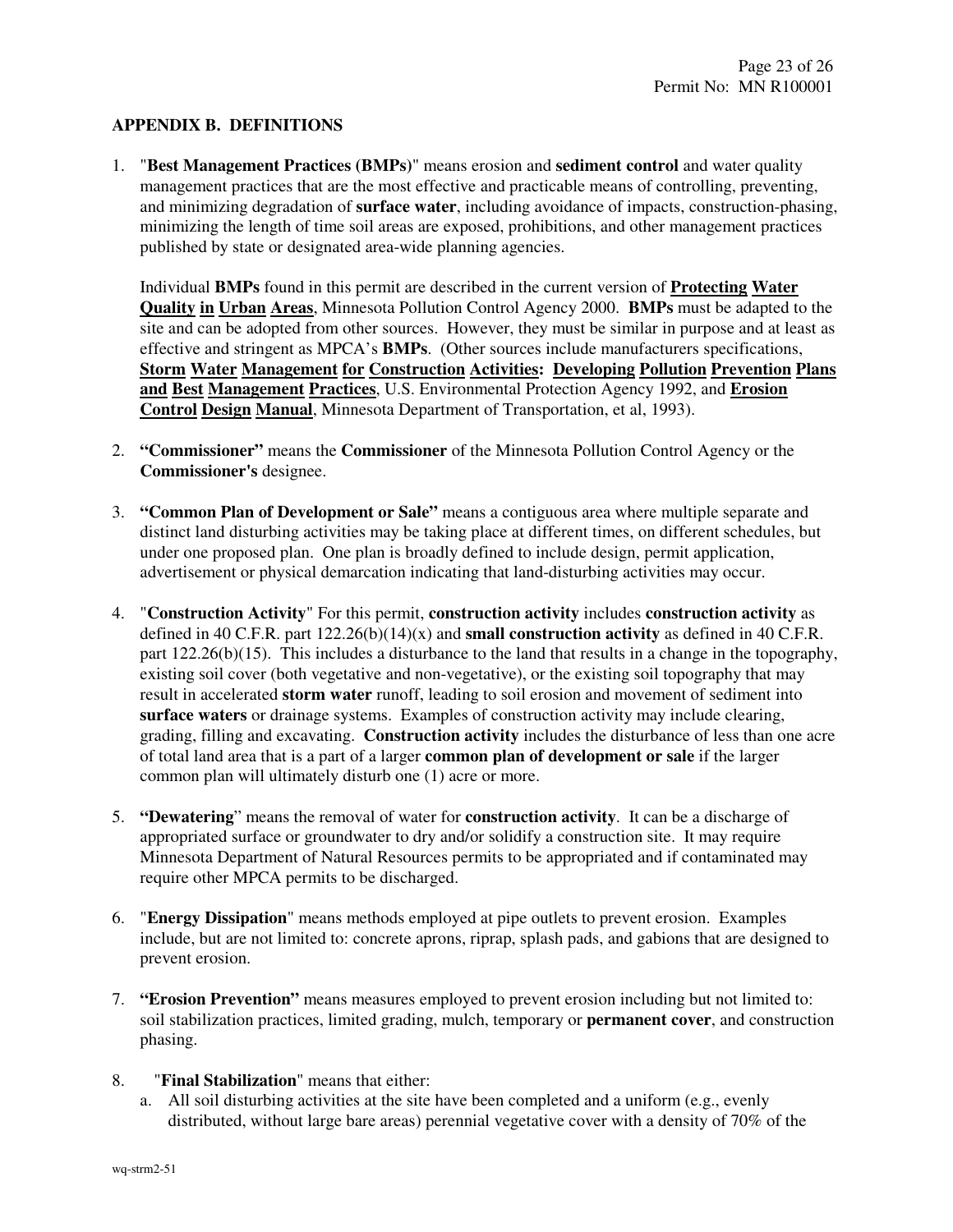native background vegetative cover for the area has been established on all unpaved areas and areas not covered by permanent structures, or equivalent permanent stabilization measures (such as the use of riprap, gabions, or geotextiles) have been employed;

- b. For individual lots in residential construction by either: (a) The homebuilder completing **final**  stabilization as specified above, or (b) the homebuilder establishing temporary stabilization including perimeter controls for an individual lot prior to occupation of the home by the homeowner and informing the homeowner of the need for, and benefits of, **final stabilization**. (Homeowners typically have an incentive to put in the landscaping functionally equivalent to **final stabilization** as quick as possible to keep mud out of their homes and off sidewalks and driveways.); or
- c. For construction projects on land used for agricultural purposes (e.g., pipelines across crop or range land) **final stabilization** may be accomplished by returning the disturbed land to its preconstruction agricultural use. Areas disturbed that were not previously used for agricultural activities, such as buffer strips immediately adjacent to **surface waters** and drainage systems, and areas which are not being returned to their preconstruction agricultural use must meet the **final stabilization** criteria in (a) or (b) above.
- 9. "**General Contractor**" means the party who signs the construction contract with the **owner** to construct the project described in the final plans and specifications. Where the construction project involves more than one contractor, the **general contractor** will be the party responsible for managing the project on behalf of the **owner**. In some cases, the **owner** may be the **general contractor**. In these cases, the **owner** may contract an individual as the **operator** who would become the Co-Permittee.
- 10. "**Homeowner Factsheet"** means a fact sheet developed by the MPCA to be given to homeowners at the time of sale by a builder to inform the homeowner of the need for, and benefits of, **final stabilization**.
- 11. "**Impervious Surface**" means a constructed hard surface that either prevents or retards the entry of water into the soil and causes water to run off the surface in greater quantities and at an increased rate of flow than prior to development. Examples include rooftops, sidewalks, patios, driveways, parking lots, storage areas, and concrete, asphalt, or gravel roads.
- 12. "**National Pollutant Discharge Elimination System (NPDES)**" means the program for issuing, modifying, revoking, reissuing, terminating, monitoring, and enforcing permits under the Clean Water Act (Sections 301, 318, 402, and 405) and United States Code of Federal Regulations Title 33, Sections 1317, 1328, 1342, and 1345..
- 13. "**Normal Wetted Perimeter**" means the area of a conveyance, such as a ditch, channel, or pipe that is in contact with water during flow events that are expected to occur once every year.
- 14. "**Notice of Termination**" means notice to terminate coverage under this permit after construction is complete, the site has undergone **final stabilization**, and maintenance agreements for all permanent facilities have been established, in accordance with all applicable conditions of this permit. **Notice of Termination** forms are available from the MPCA.
- 15. **"Operator"** means the person (usually the **general contractor**), designated by the **owner**, who has day to day operational control and/or the ability to modify project plans and specifications related to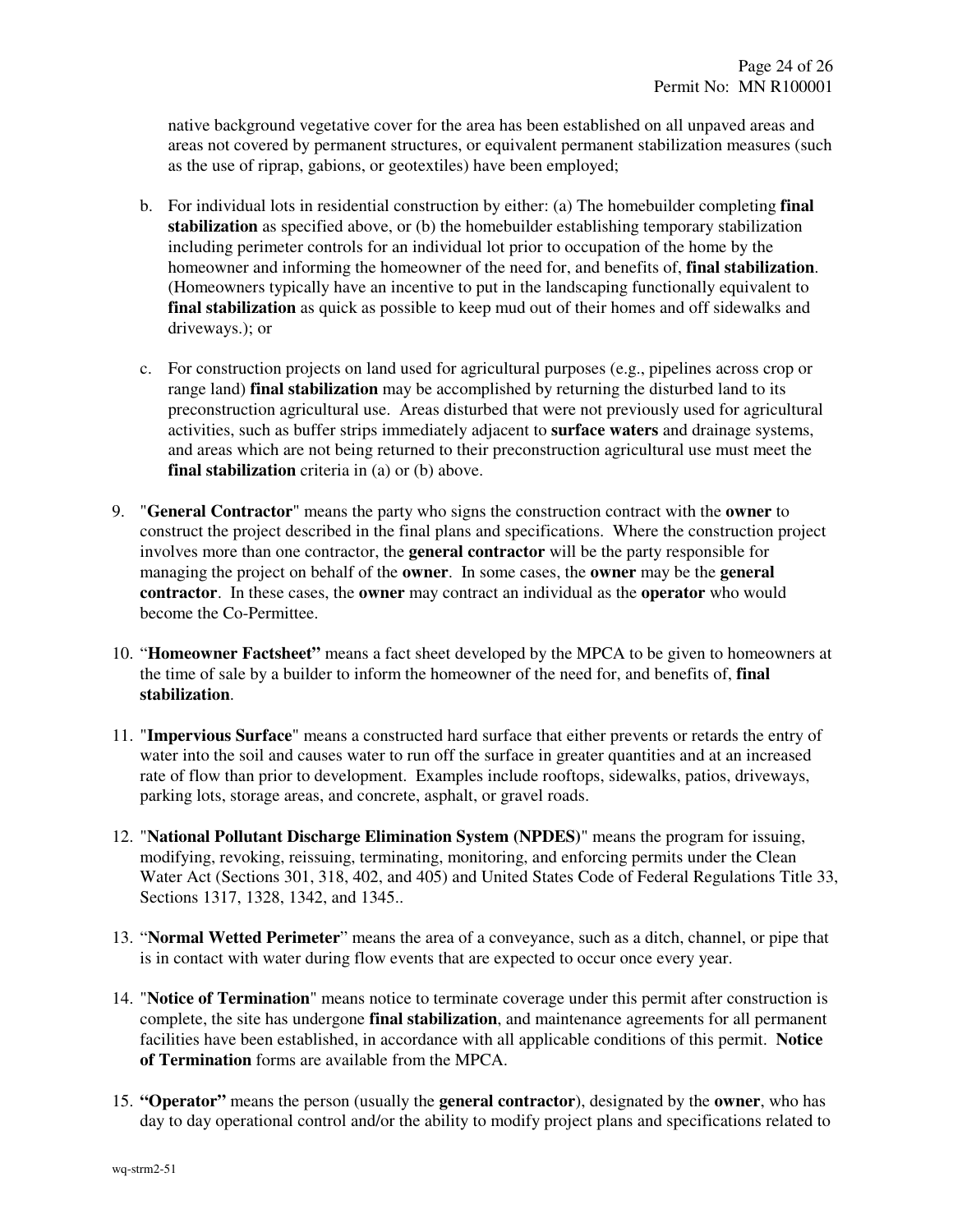the **SWPPP**. The person must be knowledgeable in those areas of the permit for which the **operator** is responsible, (Part II.B. and Part IV.) and must perform those responsibilities in a workmanlike manner.

- 16. "**Owner**" means the person or party possessing the title of the land on which the construction activities will occur; or if the **construction activity** is for a lease holder, the party or individual identified as the lease holder; or the contracting government agency responsible for the **construction activity**.
- 17. "**Permanent Cover**" means **final stabilization**. Examples include grass, gravel, asphalt, and concrete.
- 18. "**Permittee**" means a person or persons, firm, or governmental agency or other institution that signs the application submitted to the MPCA and is responsible for compliance with the terms and conditions of this permit.
- 19. **"Saturated Soil"** means the highest seasonal elevation in the soil that is in a reduced chemical state because of soil voids being filled with water. **Saturated soil** is evidenced by the presence of redoximorphic features or other information.
- 20. "**Sediment Control**" means methods employed to prevent sediment from leaving the site. **Sediment control** practices include silt fences, sediment traps, earth dikes, drainage swales, check dams, subsurface drains, pipe slope drains, storm drain inlet protection, and temporary or permanent sedimentation basins.
- 21. "**Small Construction Activity**" means small construction activity as defined in 40 C.F.R. part 122.26(b)(15) . Small construction activities include clearing, grading and excavating that result in land disturbance of equal to or greater than one acre and less than five acres. **Small construction activity** includes the disturbance of less than one (1) acre of total land area that is part of a larger **common plan of development or sale** if the larger common plan will ultimately disturb equal to or greater than one and less than five (5) acres.
- 22. "**Stabilized**" means the exposed ground surface has been covered by appropriate materials such as mulch, staked sod, riprap, wood fiber blanket, or other material that prevents erosion from occurring. Grass seeding is not stabilization.
- 23. "**Standard Plates**" means general drawings having or showing similar characteristics or qualities that are representative of a construction practice or activity.
- 24. "**Storm water**" is defined under Minn. R. 7077.0105, subp. 41(b), and includes precipitation runoff, **storm water** runoff, snow melt runoff, and any other surface runoff and drainage.
- 25. **"Storm Water Pollution Prevention Plan"** means a plan for **storm water** discharge that includes **erosion prevention** measures and **sediment controls** that, when implemented, will decrease soil erosion on a parcel of land and decrease off-site nonpoint pollution.
- 26. **"Surface Water or Waters"** means all streams, lakes, ponds, marshes, **wetlands**, reservoirs, springs, rivers, drainage systems, waterways, watercourses, and irrigation systems whether natural or artificial, public or private.